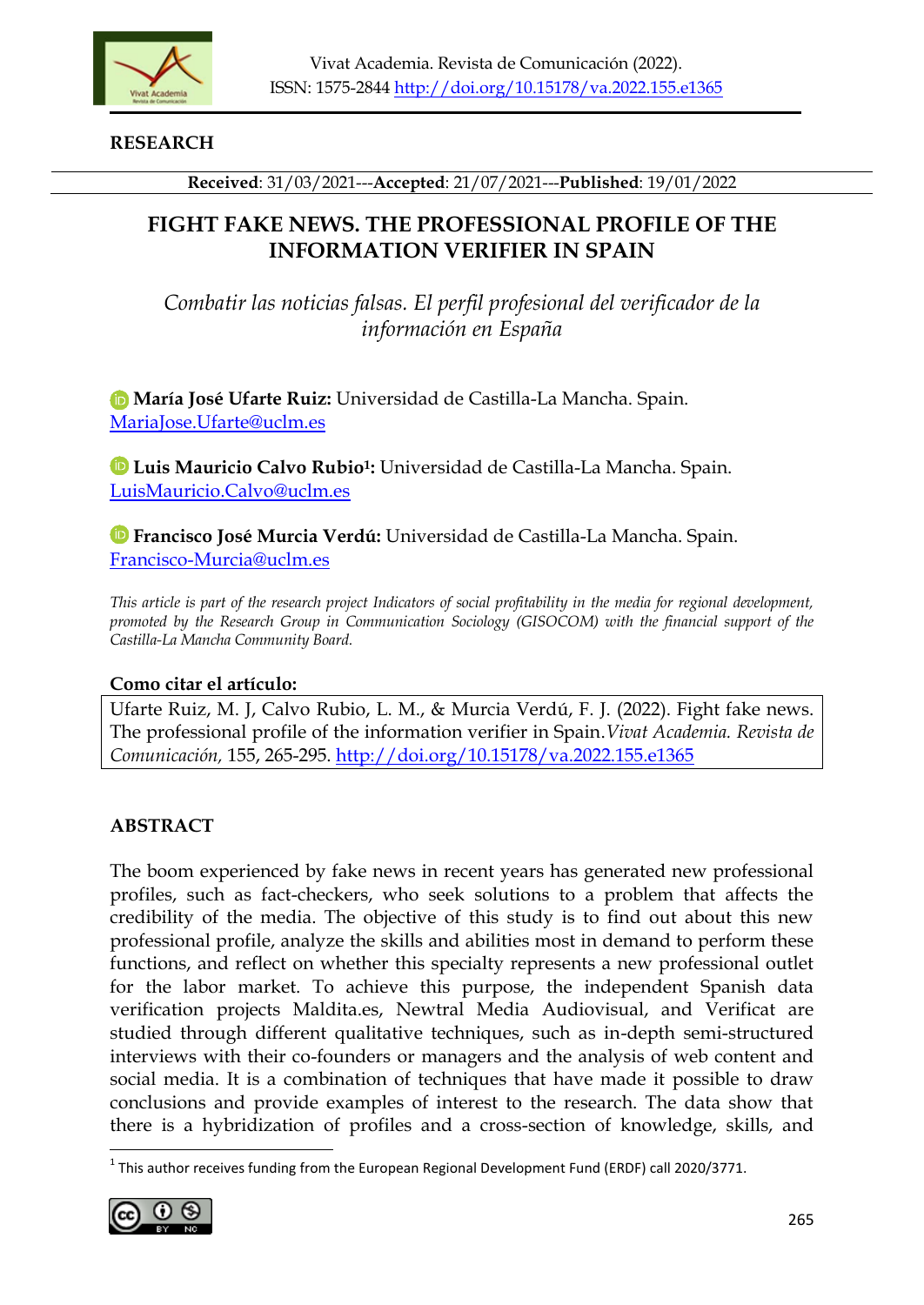attitudes around information verifiers in Spain, who have competencies in current technologies, visualization, and database management.

**Keywords:** fact-checking; fake news; fact-checkers; information checkers; fact checkers ; professional profiles.

#### **RESUMEN**

El auge que han experimentado las noticias falsas *(fake news*, según la terminología inglesa) en los últimos años ha generado nuevos perfiles profesionales, como los verificadores de datos o *fact checkers*, que buscan soluciones a un problema que afecta a la credibilidad de los medios de comunicación. El objetivo de este estudio es conocer este nuevo perfil profesional, analizar las competencias y habilidades más demandadas para desempeñar estas funciones y reflexionar sobre si esta especialidad supone una nueva salida profesional para el mercado laboral. Para alcanzar este propósito se estudian los proyectos independientes de verificación de datos españoles Maldita.es, Newtral Media Audiovisual y Verificat a través de diferentes técnicas cualitativas, como las entrevistas semiestructuradas en profundidad a sus cofundadores o responsables y el análisis de contenido web y de redes sociales. Se trata de una combinación de técnicas que ha permitido extraer conclusiones y aportar ejemplos de interés a la investigación. Los datos muestran que existe una hibridación de perfiles y una transversalidad de conocimientos, aptitudes y actitudes en torno a los verificadores de la información en España, que poseen competencias sobre las tecnologías actuales, la visualización y la gestión de bases de datos.

**Palabras clave :** *fact-checking*; noticias falsas; verificadores de la información; *fact checkers;* perfiles profesionales.

# **O COMBATE CONTRA AS NOTICIAS FALSAS. O PERFIL DO PROFISSIONAL VERIFICADOR DE INFORMAÇÃO NA ESPANHA**

#### **RESUMO**

O auge que tem evidenciado as notícias falsas(fake news, segundo a terminologia em inglês) nos últimos anos tem gerado novos perfis de profissionais, como os verificadores de dados ou fast checkers, que procuram soluções a um problema que afeta a credibilidade dos meios de comunicação. O objetivo deste estudo é conhecer este novo perfil profissional, analisar as competências e habilidades mais demandadas para desempenhar estas funções e refletir sobre se a mesma especialidade supõe uma nova alternativa profissional para o mercado de trabalho. Para atingir estes objetivos se estudam os projetos independentes de verificaçao de dados espanhois Maldita.es, Newtral Media Audiovisual, e verificar através de diferentes técnicas qualitativas, como os questionários semiestruturados em profundidade aos seus cofundadores ou responsáveis e a análise de conteúdo web e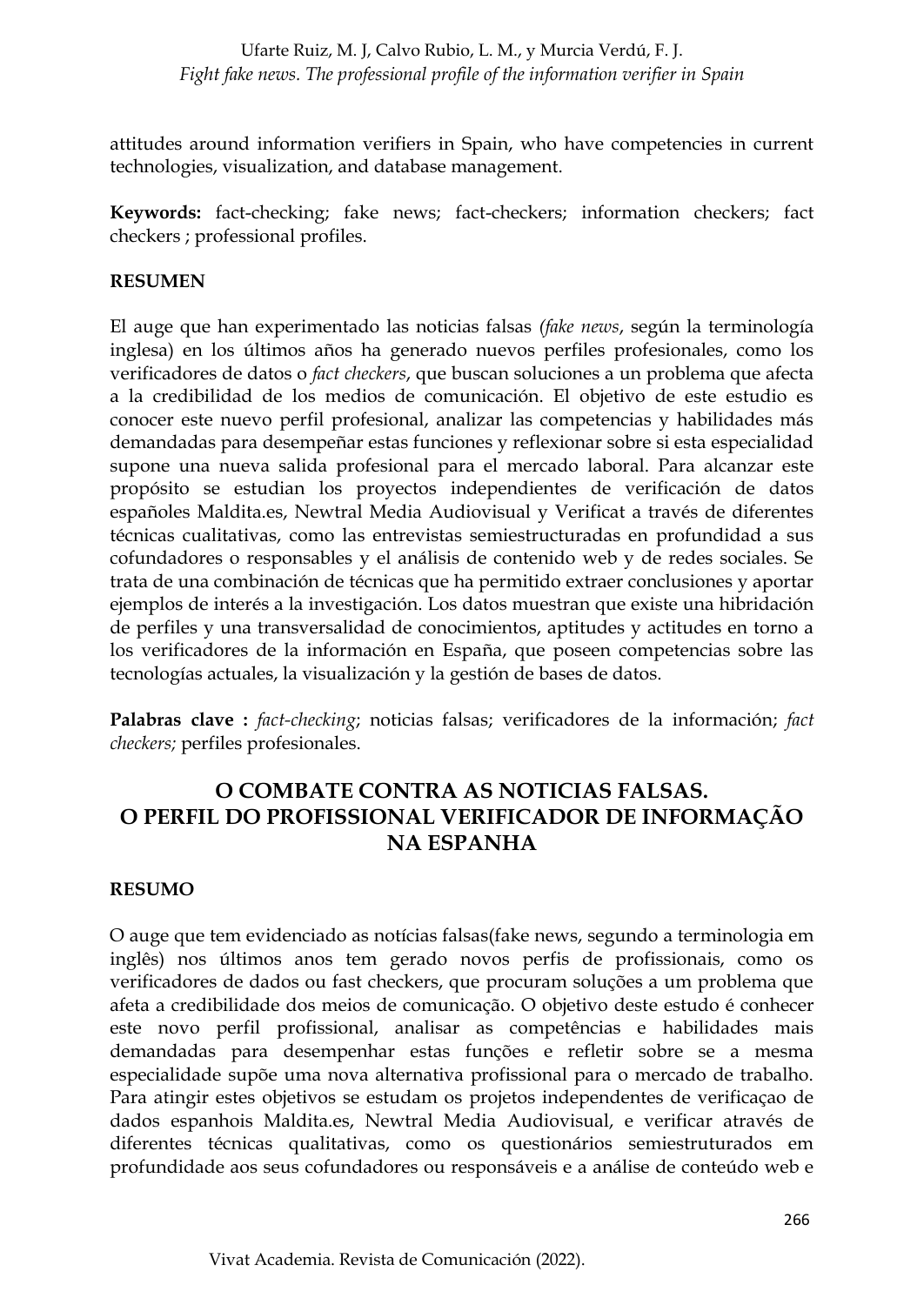de redes sociais. Trata-se de uma combinação de técnicas que permitiu tirar conclusões e gerar exemplos de interesse para a pesquisa. Os dados mostram que existe uma hibridação de perfis e uma transversalidade de conhecimentos, aptidões e atitudes em torno aos verificadores da informação na Espanha, que possuem competências sobre as tecnologias atuais, a visualização e gestão de bases de dados.

**Palavras chave:** *fact-checking*; notícias falsas; verificadores da informação; *fact checkers;*  perfis profissionais.

Translation by **Paula González** (Universidad Católica Andrés Bello, Venezuela)

#### **1. INTRODUCTION**

Journalistic projects aimed at data verification have multiplied worldwide in recent years (Palau-Sampio, 2015; Stencel, 2016), even though the origin of verifying and confirming facts as an institutionalized practice dates back to 1913 when the *New York World* newspaper founded the Bureau of Accuracy and Fair Play, a body dedicated to correcting oversights and eradicating phonies (Ayuso and Bauzá, 2018; Herrero et al., 2020).

Many independent media and platforms have set up sections, working groups, or spaces aimed at verifying information published by other media, disseminated through social media, or proclaimed by the main political leaders (Cherubini and Graves, 2016). The objective is to contribute more effectively to the demand for accountability of public representatives and better information for citizens, a key point to strengthen democracy (Gueham, 2017). Journalism must seek truthful information, prepare pieces of public interest, reconstruct and represent what happens in society, and monitor the powers, which implies being faithful to the elements that have defined the profession over time (Kovach and Rosenstiel, 2003).

The census of information verification projects prepared by the Duke University Reporters' Lab (Duke Reporter's Lab, 2020) quantifies a total of 306 fact-checking initiatives in 84 countries as of February 28<sup>th</sup>, 2021. There are 16 more initiatives than in December 2020, when the institution counted 290 web pages and organizations dedicated to these functions (Graph 1), and more than double that in 2015 (Adair and Thakore, 2015).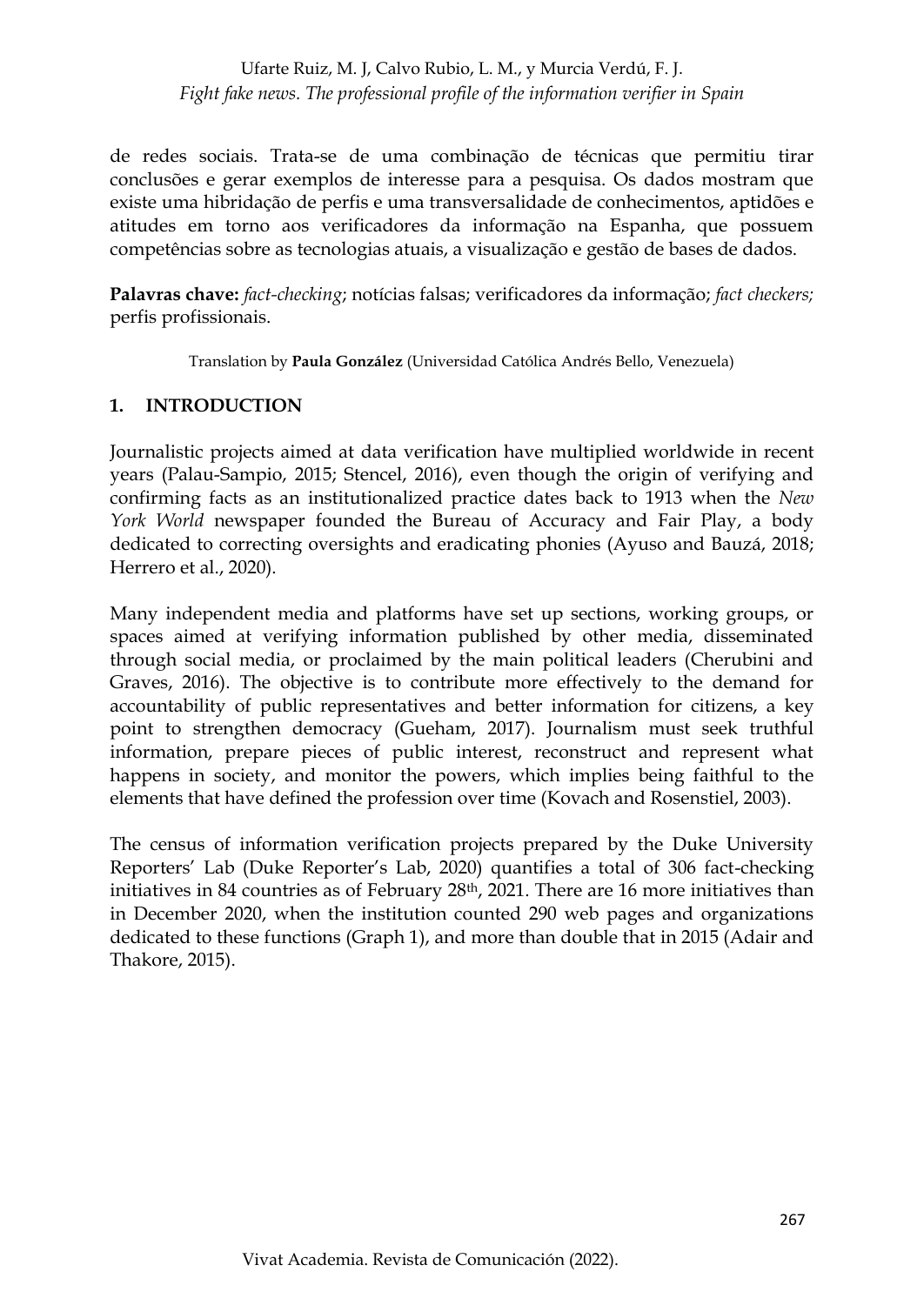

*Figure 1: Number of data verification projects worldwide.* **Source:** Self-made based on Duke Reporter's Lab data.

Regarding the geographical origin, the United States, with 58 initiatives, is the country with the highest number of platforms, although cases are also identified in the rest of the continents (Vázquez, Vizoso, and López, 2019). However, the panorama of projects associated with the verification of information defies any attempt at categorization (Graves, 2016).

The consolidation of *fact-checking* is closely linked to the crisis of trust that has been generated around journalism (Ireton and Posetti, 2018), so that it is increasingly necessary to verify all the information that is consumed online, verifying the statements of the protagonists and the events that could be news (Mantzarlis, 2018). For this reason, Amorós-García (2018) considers that this practice is the most effective instrument to combat the height of false information, conceived from the journalistic field with the sole purpose of counteracting them and offering the public stories that adjust to reality.

The verification of information in the journalistic field has aroused interest among Spanish researchers (Ufarte, Peralta, and Murcia, 2018), who are already beginning to address, from different perspectives, the performance and evolution of these professionals who focus their attention on those statements and information based on verifiable facts (Amazeen, 2015). In this sense, there are works that make epistemological reflections on *fact-checking* (Rodríguez-Pérez, 2020), while others analyze these functions as a formula to combat fake news and disinformation, (Echevarría, 2016; Magallón, 2018; Lotero, Romero, and Pérez, 2018); as a tool to combat sensationalism (Álvarez and López, 2016); as a service in cybermedia (López, Rodríguez, and Álvarez, 2016) and in public service audiovisual media (López, Ufarte, and Murcia, 2019; Ufarte, Galletero, and López, 2020). Some studies also verify the televised electoral debates of the 2015 and 2016 general elections (Mazaira, Rúas, and Puentes, 2019), analyze the trends and narratives of *fact-check*ing on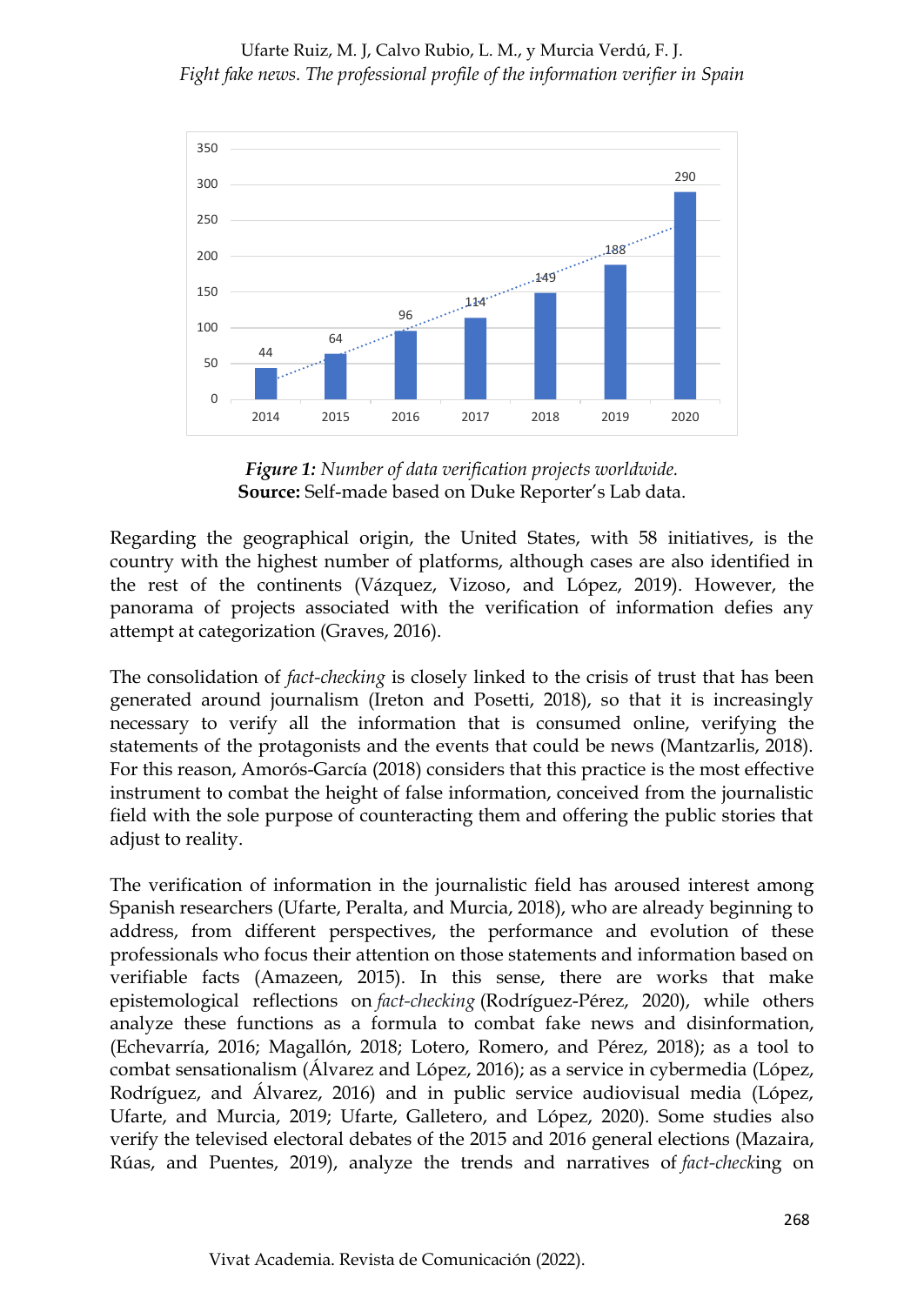Twitter (Pérez and Velasco, 2020), and make comparisons between the different European initiatives (García and López, 2021; Ufarte, Anzera, and Murcia, 2020). In the press, you can read how journalistic companies create tools to improve the internal verification process (Pérez-Colomé, 2019).

Other works, on the contrary, have focused on examining whether these projects are a sustainable business model for journalism, (Ufarte and Murcia, 2018; Ufarte, Sidorenko, and Cantero, 2019), or have analyzed the tools used for the verification and contrast of information in the digital ecosystem (López, Toural, & Limia, 2018; Graves, 2018). On an international scale, this has also been verified, since numerous research pay attention to this field of study (Caeiro, 2014; Ciampaglia et.al., 2015; Hassan et. al, 2015; Nyhan and Reifler, 2014; Spivak, 2011; Uscinski and Butler, 2013, and Walter et al., 2020, among others).

Similarly, the verification of the information has given rise to a new professional profile (Ufarte, 2019), such as *fact-checkers*, who analyze, interpret, and reconstruct the information (Renó and Flores, 2014) taking advantage of technology to make better journalism and facilitate the understanding of the published pieces (Casero and Cullell, 2013; Paniagua, Gómez, and González, 2014).

However, little is known about the traits that define this new professional, nor the skills and abilities required to perform these tasks. This lack of research is striking, especially if it is considered that one of the requirements of the University Reform of the Bologna Plan is to bring university studies closer to professional practice and that, moreover, various authors have highlighted the existing gap between the training that is taught and the needs of the labor market (Alonso, Fernández-Rodríguez, and Nyssen, 2009; Álvarez-Flores, Núñez-Gómez, and Rodríguez-Crespo, 2017; Arias-Oliva, Torres-Coronas, and Yález-Luna, 2014; Armendáriz, 2015 ; García-Ureta, Toral-Madariaga, and Murelaga-Ibarra, 2012; Humanes and Roses, 2014; López-García, 2012; López-García, Rodríguez-Vázquez, and Pereira-Fariña, 2017; Martín-del-Peso, Rabadán-Gómez, and Hernández-March, 2013; Sánchez-González and Méndez-Muros, 2013, Torres-Coronas and Vidal-Blasco, 2015, Ufarte-Ruiz, Calvo-Rubio, and Murcia-Verdú, 2020, among others). In the case of the journalistic profession, this distancing is increased by the youth of the discipline itself and by the speed of changes in this area, largely motivated by the technological and digital explosion.

The objective of this research is to know the profile of the data verifier in Spain, analyze the most demanded competencies and skills to perform these tasks, and reflect on whether this specialty represents a new career path for the labor market, at a time when the media demand fewer and fewer journalists and more other profiles and specialties (APM, 2018). There are several approaches to this new professional profile (Ufarte and Manfredi, 2019; Vizoso, López-García, and Pereira-Fariña, 2018), although none with an extensive field study. For this reason, and given the descriptive nature of this research, the work does not have a starting hypothesis, but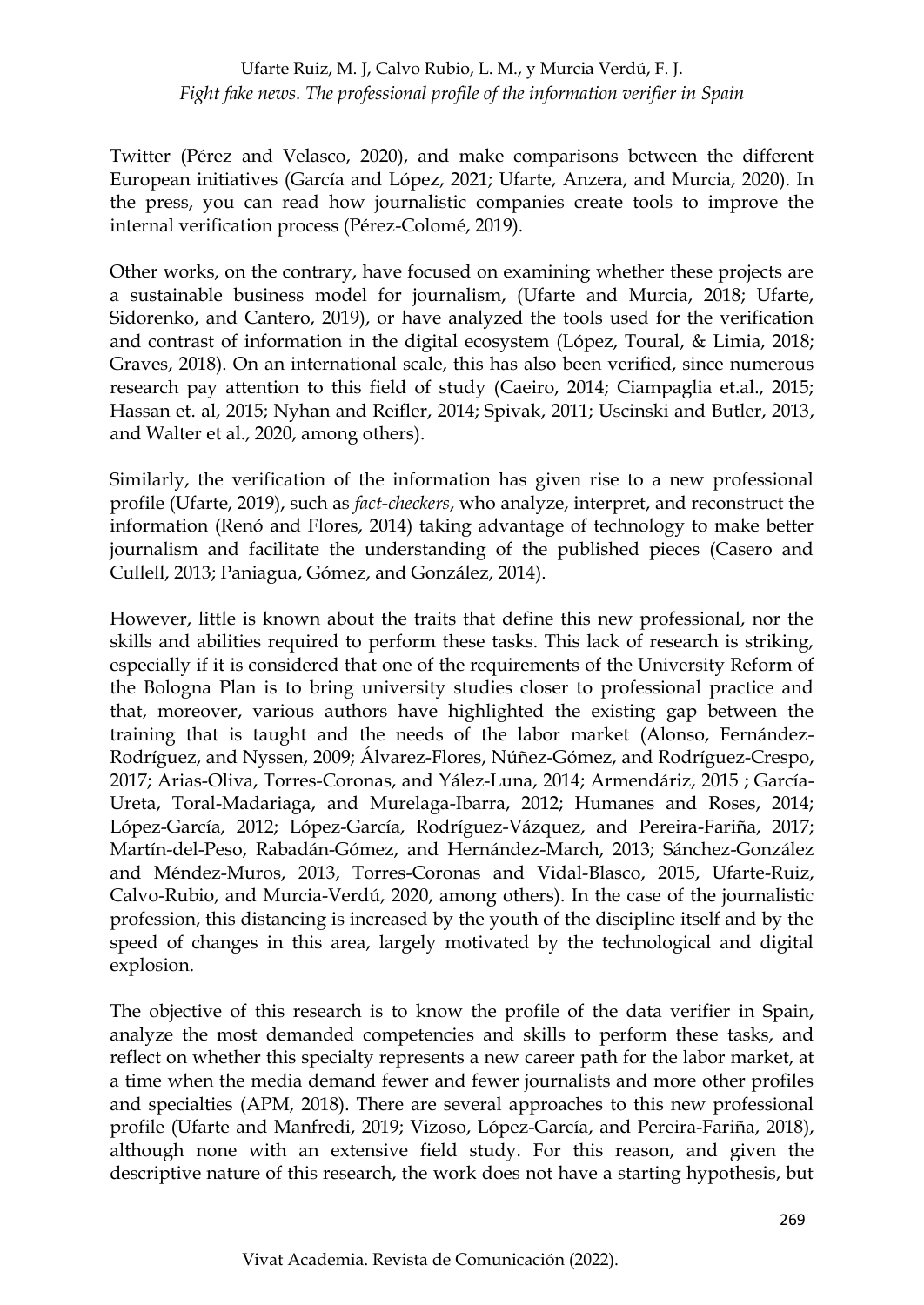rather tries to answer the following research questions: Q1: How do these teams work?; Q2: Are they made up of journalists or are they made up of other professional profiles?; Q3: What is the best profile to develop these tasks?; Q4: How is the verification done?; Q5: Is information verification a new career path for journalism? This is an important issue given the pressing need to defend journalism models based on excellence and quality against the invasion of others that give more value to traffic than to the relevance of the published content.

## **1.1 New profesional profiles**

Sociological changes in the profession (Boczkowski, 2004) as a result of technological change, the practice of convergence (Kolodzy, 2013), and laboratories as innovation in cyberjournalism (Salaverría, 2015) in the new network society define the current renewal of journalistic profiles, which will have a foreseeable boost in the future (López-García, Toural-Bran, and Rodríguez-Vázquez, 2016) and in which the figure of the information verifier is framed.

The general evolution of the professional profile of journalists in Spain has been analyzed from different areas (Andueza-López and Pérez-Arozamena, 2014; Ferreras, 2013; López-García, 2001, Mico-Sanz, Masip-Masip, and García-Avilés, 2009 ; Meso, 2002; Micó-Sanz, 2003; Scolari et al., 2008; Sánchez-Illán, 2005; Sánchez-García, Campos-Domínguez, and Berrocal-Gonzalo, 2015; Ufarte, 2019; Vivar-Zurita, 2011, among others ), who agree that the essence of current journalism is in technology, but also in the quality of the content, according to what Masip (2016) and Deuze (2017) also propose.

The work environment of companies, determined to renew to compete and update themselves in the technological field, has pushed professionals to quickly incorporate digital tools, under the pretext that they facilitate work and improve journalistic practice (Calvo-Rubio, 2019; García-Avilés, 2007; Westlund; 2014). But in the new media ecosystem, the values of journalism such as truthfulness, accuracy, and impartiality (Schudson, 2003), as well as its social and service function (Kunelius, 2007), must remain alive, even though the production systems have changed.

Hence, López-García, Rodríguez-Vázquez, and Pereira-Fariña (2017) argue that the professional profiles that journalists currently perceive, regardless of the specific tools, have two central vectors. The first refers to the basic elements or foundations of journalism, that is, the set of precepts that have settled over time and forged in communicative processes in the course of history, always under a humanistic and social mantle, more or less accentuated depending on the context. And the second refers to the technological dimension, where it is not so much about knowing the tools but understanding the basics, entering the different territories, and having knowledge for individual work or for dialogue in interdisciplinary teams that undertake a good part of the most complex pieces disseminated by current cybermedia and that circulate through the flows of the current communication ecosystem.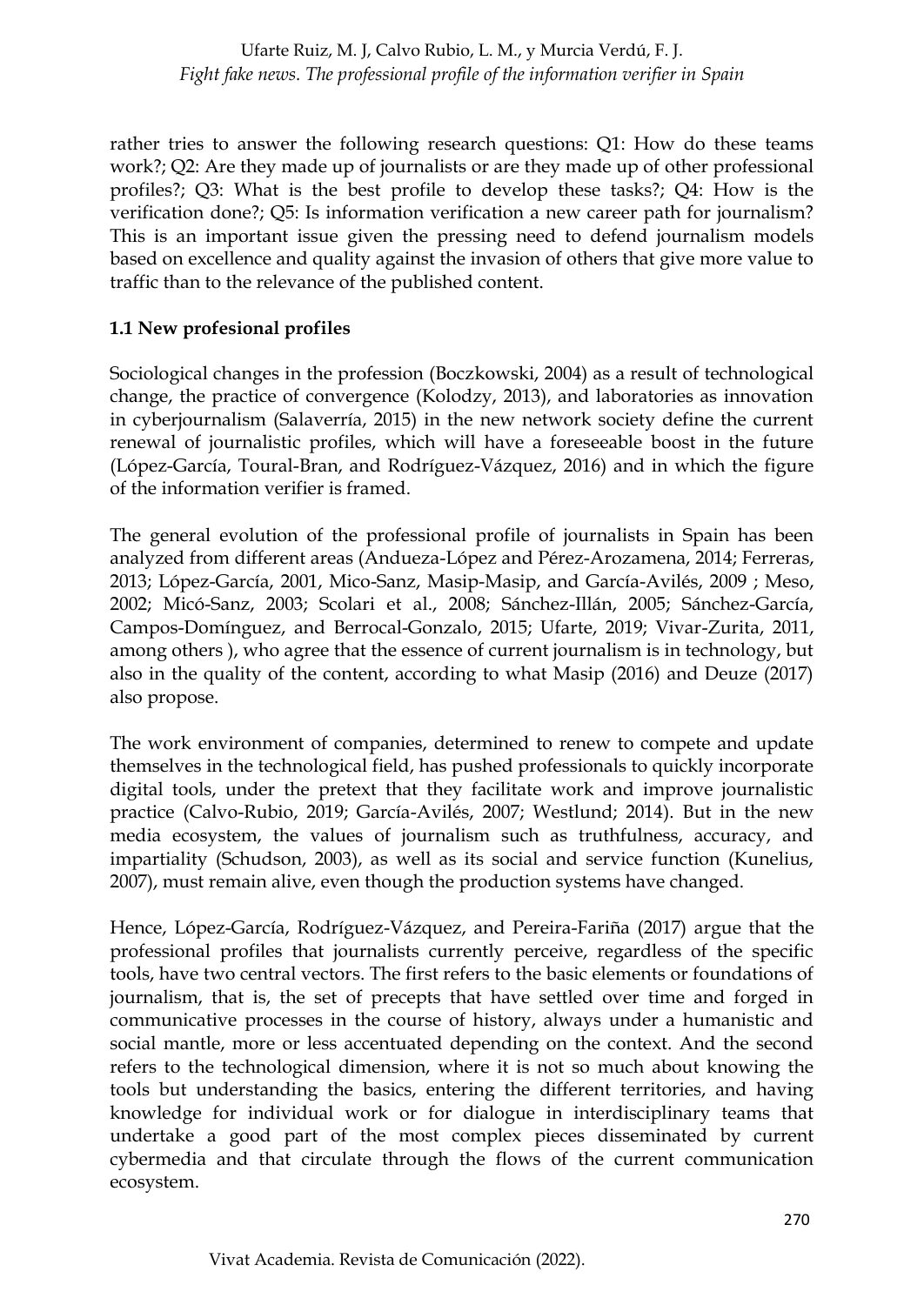Currently, the great dilemma of journalism is not so much the incorporation of technologies into professional practice as a set of tools, but rather the preparation of professionals with a more technological profile, with skills and abilities to take advantage of the opportunities of the computer model, in which *software* has taken control (Manovich, 2013) and in which dimensions that from the professional perspective define journalistic quality, such as relevance, completeness, diversity, impartiality, and precision remain stable (Kümpel and Springer, 2015).

#### **2. BACKGROUND: FAKE NEWS**

Fake news is not an exclusive characteristic of the current moment (Burkhardt, 2017; Petroni, Massa, and Anzera, 2017), but has been present throughout the history of Communication (Salas, 2019), especially during great war conflicts and in the interwar stages to favor certain interests (Barragán and Bellido, 2019; Bloch, 1999; Schudson; Zelizer, 2017). However, the new media ecosystem, characterized by being a context of information disorder (Wardle and Derakhshan, 2017) due to the emergence of social media (Haigh, Haigh, and Kozak, 2017; Pavlik, 2013), has contributed to the proliferation of this type of content (Jan; Kim, 2018) that is produced with the appearance of journalistic information but has erroneous, exaggerated, or manipulated data (Alandete, 2019), and high levels of factuality and deception (Khaldarova and Pantti, 2016 ), to create new interpretations (Balmas, 2012), favor ideological or economic interests (Allcott and Gentzkow, 2017), and generate confusion and anxiety among citizens (Waisbord, 2018).

Fake news is a "problematic oxymoron" (Blanco, García, and Tejedor, 2019) and confusing (Romero-Rodríguez, Valle-Razo, and Torres-Toukoumidis, 2018) of which some common elements are gradually becoming known, although there is no universal definition, not even in journalism (Zhou and Zafarini, 2020). Derakhshan and Wardle (2017) highlight its pernicious intentionality, while Vosoughi, Roy, and Aral (2018) highlight the virulence and speed with which they spread. Zaryan (2017) and López, González, and Medina (2011) allude to the social and intergenerational impact, while for Catalina-García, Sousa, and Silva (2019) the problem lies in whether the audiences can differentiate fake news from those that are not, since they often believe in the information that best fits their vision of the world (Mihailidis and Viotty, 2017). For its part, Amorós (2018) focuses on its structure, made up of three elements: a shocking headline, a reaffirming or indignation-causing revelation, and a legitimate and trustworthy appearance.

For Rubin, Chen, and Conroy (2016), the concept also encompasses tabloid news stories that feature unchecked headlines and exaggerations, large-scale hoaxes, and humorous fake news. And Tandoc, Lim, and Ling (2018) consider that satirical news, parodies, false content written in a journalistic way that is not warned to the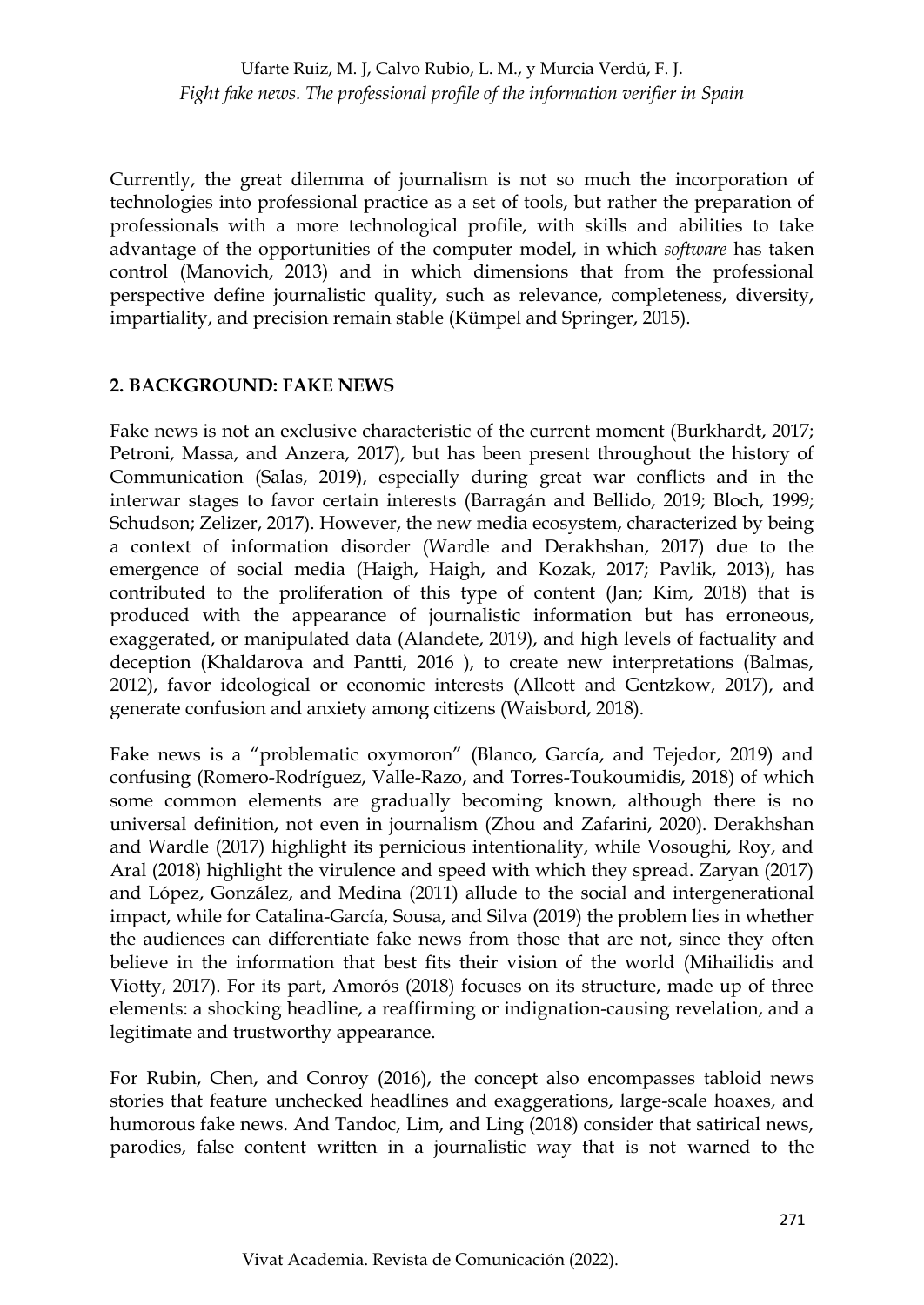audience, manipulation of images, advertising content under the guise of reporting, and propaganda must also be taken into account.

These "alternative facts" (Macías-Varela, 2017) that lack veracity (Quin, 2017) are currently linked to the political field (Pennycook and Rand, 2019) and are disseminated through the internet or other means (Cambridge Dictionary, 2018). For (Murolo, 2019), they are intrinsically related to social media and the digital ecosystem due to aspects such as transience, immediacy, or imprecision of those who promote this type of misleading information. However, this type of information is also spread through conventional media (Terol and Alonso, 2020).

The moment of biggest rise of the phenomenon occurred during the 2016 presidential elections in the United States, when Donald Trump questioned during his electoral campaign the veracity of the information of some media (Carrera, 2018; Greenberg, 2017; Jankowski, 2018; Niño, Barquero, and García, 2017). It has also been present in the electoral processes of France, Germany, and Spain (Lowrey, 2017; Manfredi, Ufarte, and Herranz, 2020); during the Brexit referendum (Bastos and Mercea, 2019), and the coronavirus health crisis (Aguado-Guadalupe and Bernaola-Serrano, 2020; Casero-Ripollés, 2020; Fernández, 2020; Pérez-Dasilva, Meso-Ayerdi, and Mendiguren-Galdospín , 2020; Fernández-Torres, Almansa-Martínez, & Chamizo-Sánchez, 2021; Rodríguez Fernández, 2019; Sánchez-Duarte and Rosa, 2020; Salaverría et. al, 2020, and Villa Gracia and Cerdán Martínez, 2020; among others).

Among the factors that facilitate its spread is the disinhibiting effect of online interaction, particularly when false profiles that maintain anonymity are used, allowing the publication of supposed data to discredit actions, people, or organizations (Gutiérrez, Coba, and Gómez, 2020). To this content dissemination, the use of bots is added that automate the process and enlarge expansion (Flores Vivar, 2019). Rehm (2018) also highlights that certain types of content are more likely to go viral, because they are aggressive, sensitizing, provocative, credible, and because the posture of the article is easily identified.

From the point of view of professional practice, fake news is a serious breach of journalistic ethics. The effects, in any case, are negative because the truth is confused with the lie, credibility towards the false increases (Rapp and Salovich, 2018), and the legitimacy of the democratic discourse is put at risk (Champy; 2011; Codeluppi, 2018; Fisher, 2018; Magallón, 2019; McChesney, 2014; Stewart et al., 2019).

## **3. METHODOLOGY**

The objective of this research is to know the professional profile of data verifiers in Spain. The methodological design to achieve this purpose is structured in a series of phases, which must be carried out explicitly so that it allows other researchers at different times and circumstances to apply the same technique and obtain results comparable to previous studies, completing them or verifying them in coherent analysis spaces (Ortega-Mohedano, Pereira-Galhardi, and Igartua, 2016).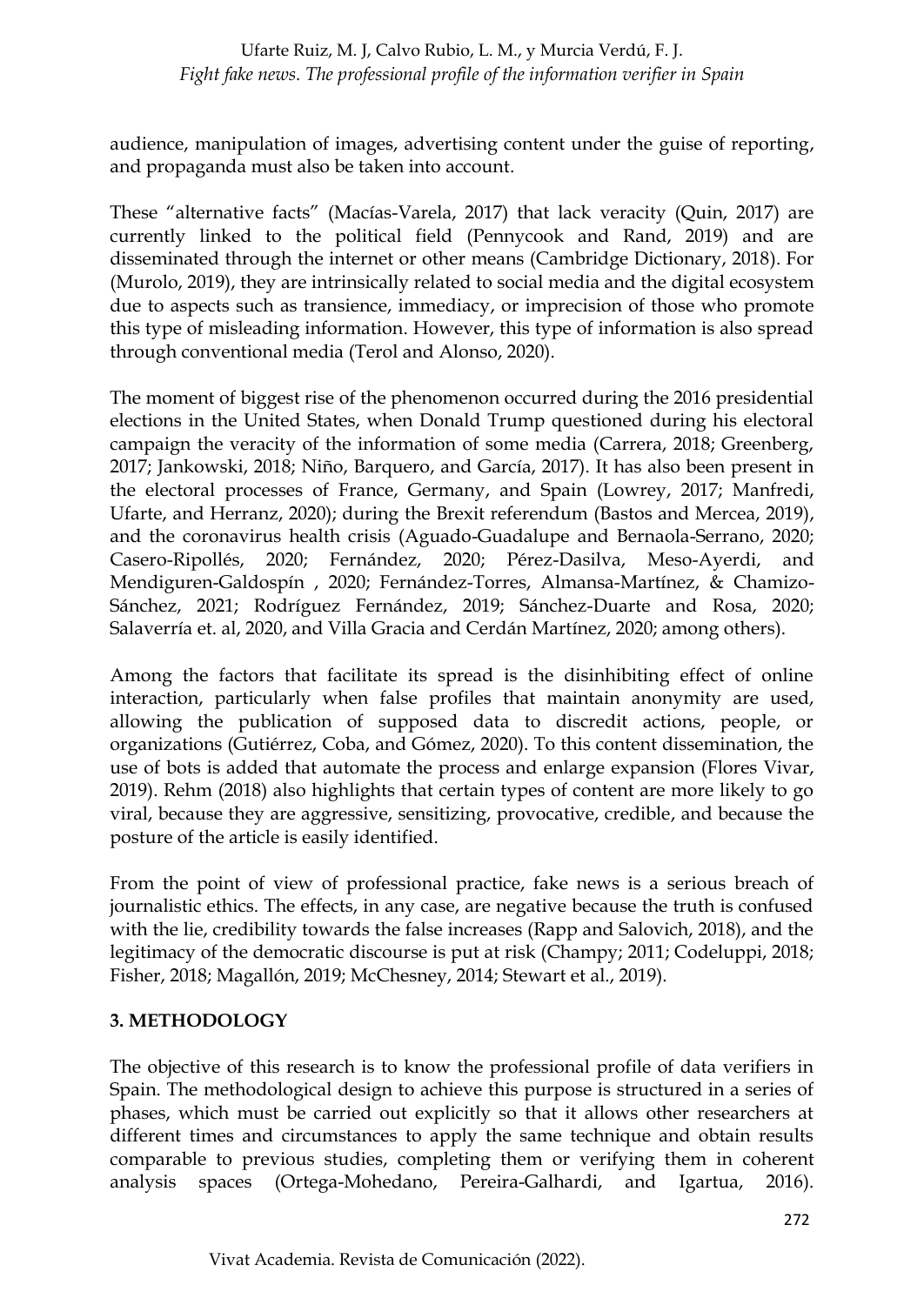Additionally, it is relevant to understand that any research method or technique requires execution in stages (Igartua, 2006). Specifically, this research has followed three phases.

## **3.1. Literature review**

In the first stage, a systematic review of the scientific literature has been carried out, which is part of the secondary research (Codina, 2017), and which has allowed us to know the main contributions to the state of the issue. Furthermore, techniques typical of documentary review have been applied to the object of study with a compilatory and descriptive look (Bickman and Rog, 1998; Phillips and Pugh, 2008) to offer a general view of the subject, of how it has evolved over time and depending on the context (Babbie, 1989; Fernández-Collado and Dankhe, 1986).

# **3.2. Delimitation of the object of study and selection of the analysis sample**

The proposed analysis leads to a multiple dimensioning of the object of study attending to three dimensions: D1) Registration in the world census of information verification projects prepared by the Reporters' Lab of Duke University; D2) Signatory projects of the Code of Principles of the International Fact-Checking Network; D3) Independent projects not associated with any media.

To narrow down the first dimension (D1), the global census of verification projects carried out by the Duke University School of Public Policy has been used, which has created a webspace that geographically locates the 304 existing *factchecking* initiatives in 84 different countries (Duke Reporter's Lab, 2019). The laboratory indicates that in Spain there are eight projects dedicated to the verification of information: AFP Factual, EFE Verifica, El Objetivo, La Chistera, Maldita.es, Newtral, Polétika, and Verificat.

However, of the eight projects counted in the census, only four are signatories of the Code of Principles of the International Fact-Checking Network (D2), which is a unit of the Poynter Institute whose objective is to bring together journalists worldwide who are dedicated to fact-checking at the international level. These projects are Maldita.es, Newtral Media Audiovisual, EFE Verifica, and Verificat. Consequently, AFP Factual, La Chistera, El Objetivo, and Polétika are excluded from the object of study.

Furthermore, EFE Verifica is a verification unit of the EFE Agency (D3) that offers useful information against the falsehoods that circulate online. It, therefore, belongs to a media outlet, so it is also excluded from the object of study.

Finally, the sample has been made up of three projects, despite the growing relevance of these initiatives and the enormous impact they have acquired in the journalistic,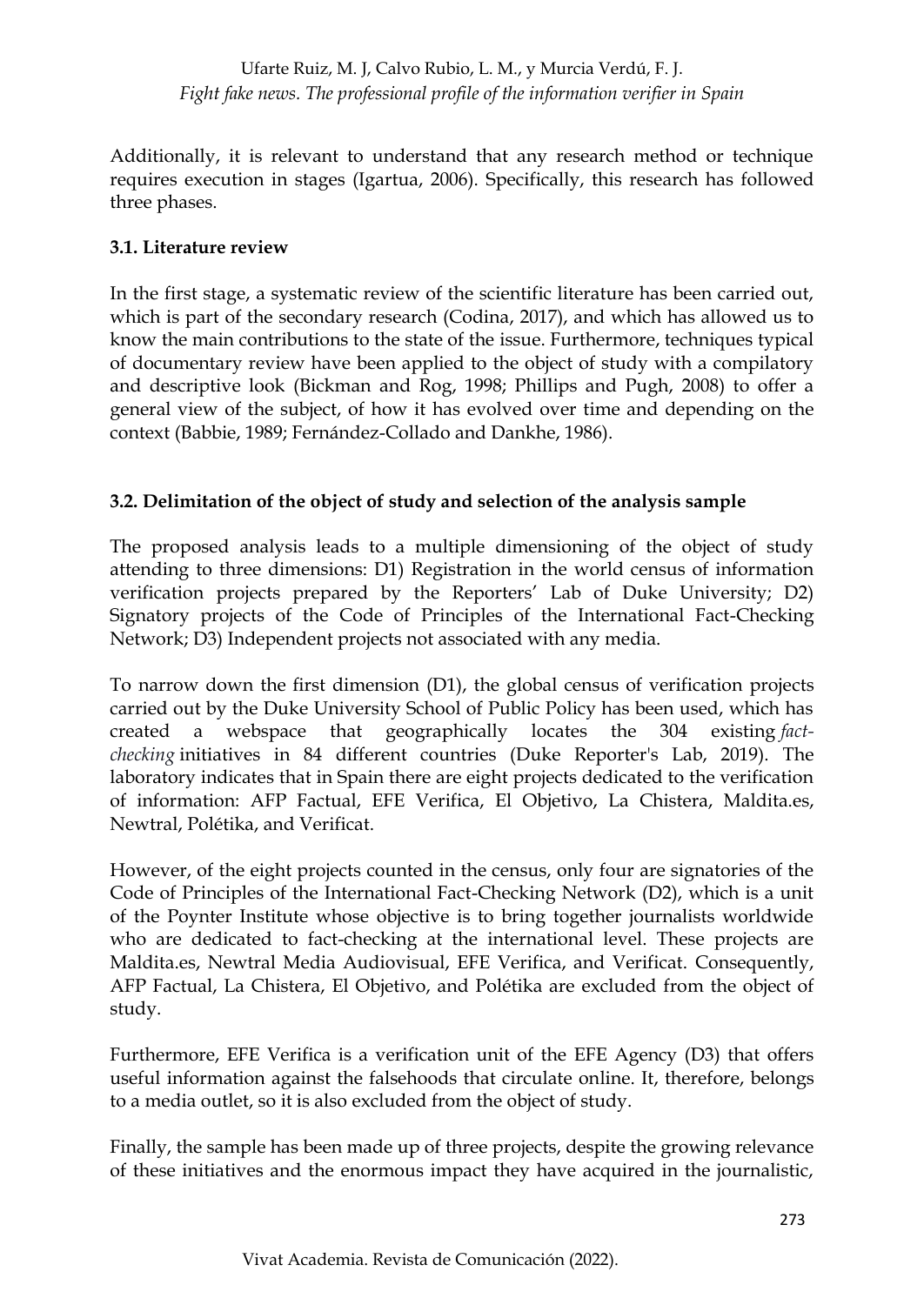social, and political spheres in recent years. The verification units studied to know the professional profile of the data verifier in Spain have been Maldito Bulo, Newtral Media Audiovisual, and Verificat.

### **3.3. Analysis tools**

In the third phase, an analysis sheet has been drawn up and applied to each of the selected units. This file is made up of a total of nine parameters grouped into four study categories: C1) professional profile and education of the workforce; C2) procedures and fundamental skills to perform the verification; C3) techniques and tools used, and C4) social media profiles.

The first section (C1), focused on the professional profile, collects four variables around the education of each of the members, how the teams and work routines are organized, and whether they have the collaboration of multidisciplinary teams. In the second category (C2), the skills and competencies that professionals require to verify the information are analyzed, while in the third (C3) the most widely used computer tools are studied. Finally, the fourth section (C4) contains two items focused on whether content and comments are published on social media and the interactivity that is maintained with the audience (Table 1).

| Study categories                                                       | Analysis parameters               |  |  |
|------------------------------------------------------------------------|-----------------------------------|--|--|
| C1. Professional profile and staff   P1. Education of each member; P2. |                                   |  |  |
| education                                                              | Teams organization; P3. Work      |  |  |
|                                                                        | routines; P4. Collaboration of    |  |  |
|                                                                        | multidisciplinary teams           |  |  |
| C <sub>2</sub> . Procedures and skills                                 | P5. Skills; P6. Competencies      |  |  |
| C <sub>3</sub> . Techniques and tools used                             | P7. Most-used computer programs   |  |  |
| C4. Social media profiles                                              | P8. Posting of content on social  |  |  |
|                                                                        | media; P9. Interactivity with the |  |  |
|                                                                        | audience                          |  |  |

| Figure 2: Analysis Sheet. |  |  |
|---------------------------|--|--|
|                           |  |  |

#### **Source:** Self-made.

To complete this file, a web content analysis has been carried out first (Herring, 2010), which consists of the inclusion of elements of the Internet and complements the traditional content analysis (Bardin, 1977; Krippendorf, 2004). This study has made it possible to know the organizational structure, the people who make up the teams, the education of each member, and the professional profiles of each of the projects under study. To do this, the sections relating to "Us" (Maldita), "Team" (Newtral Media Audiovisual), and "Who we are" (Verificat) of the three platforms have been examined.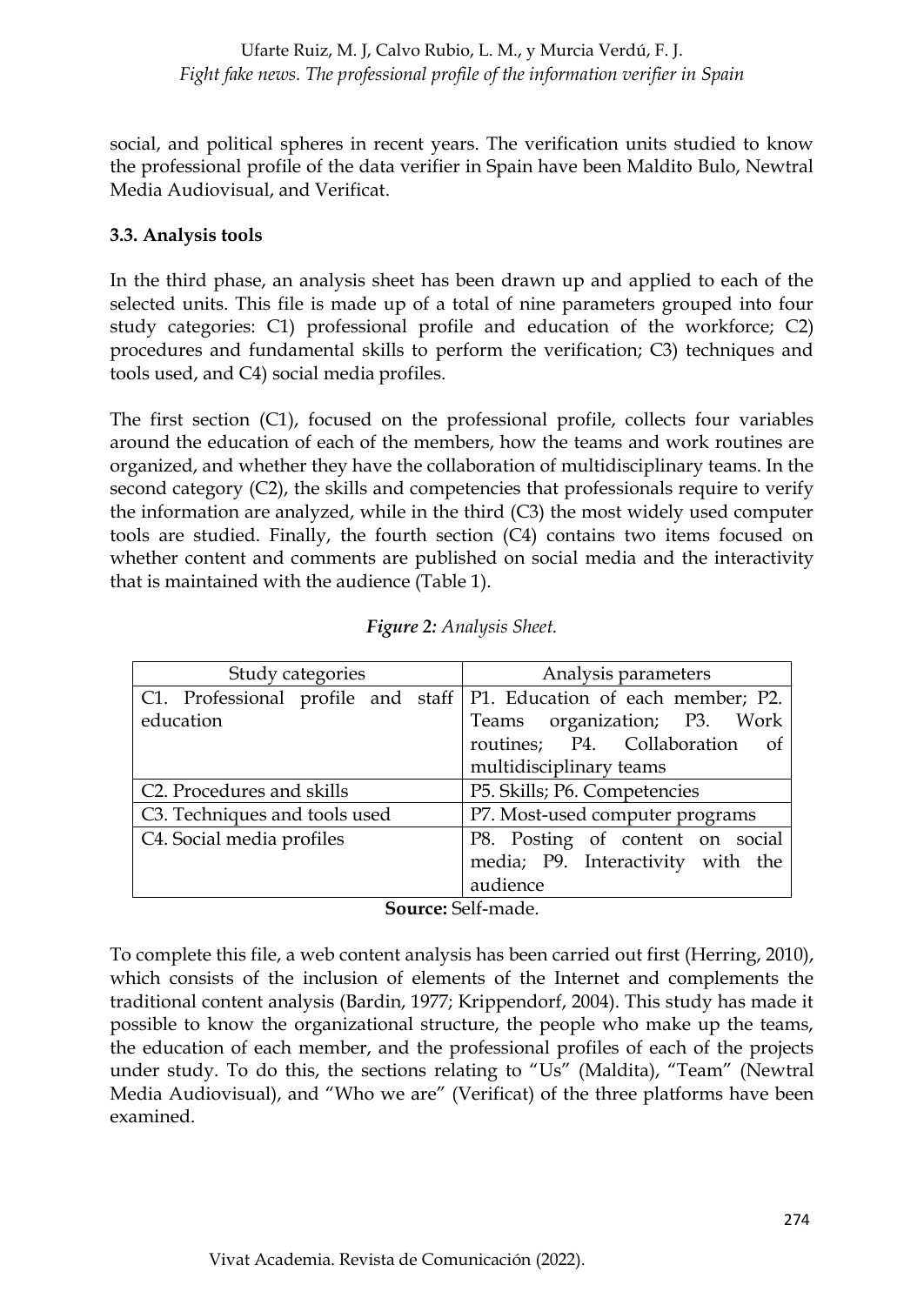The web content analysis has also provided information on the profiles of the initiatives on social media. In this way, their Twitter, Facebook, Linkedin, YouTube, and Instagram accounts have been examined to know the publication of content and the interactivity they maintain with the audience. These tasks have been carried out in groups among the authors of the research to avoid coding biases.

The fieldwork has been completed with in-depth semi-structured interviews. In the case of Maldito Bulo, one of the co-founding members, Clara Jiménez, has been interviewed, while in Verificat the Education coordinator, Susana Pérez-Soler, has been interviewed. In the case of Newtral Media Audiovisual, Marilín Gonzalo, coordinator of the platform's digital area, was interviewed. The interviews were conducted online between 2019 and 2021 and the thematic blocks around which the questions were grouped have been the contextual aspects of the birth of the initiative, the organization, the human team, the experience of the initiative, and verification strategies.

#### **4. RESULTS**

The professional profile of the *fact-checker* has been defined within the framework of the evolution of online society, with fake news as a backdrop. In the three analyzed projects, data verification tasks are the result of the work of a team of professionals of different profiles, education, and capacities (Table 2). In general, they are workers who come mostly from the area of Social Sciences, standing out among them in a significant way the graduates in Journalism, although other more technical profiles are also important, such as those in the computer sector, with the ability to develop algorithms that allow quickly identifying information, both in databases and the bulk of the Internet. At Maldita.es, for example, data journalists, computer engineers, and web platforms and mobile apps developers work. At Newtral Media Audiovisual, there are journalists, engineers, researchers, programmers, producers, filmmakers, graphic artists, and documentary filmmakers; While at Verificat there are journalists, data journalists, documentary filmmakers, publicists and public relations, and experts in social media and new formats and visualization.

In this sense, Clara Jiménez, Marilín Gonzalo, and Susana Pérez-Soler agree that *factchecking* is not the result of the intervention of a single professional, but rather that the implementation of these initiatives requires multidisciplinary, flexible teams with specific technological competencies that allow carrying out business ideas. The profile of the data verifier is, therefore, redefined as a figure with a multitude of specializations and skills and with the ability to ally with very different profiles for the development of their job. All this is coupled with an open and innovative mindset by which the changes that affect the media industry are perceived more as opportunities than as possible threats.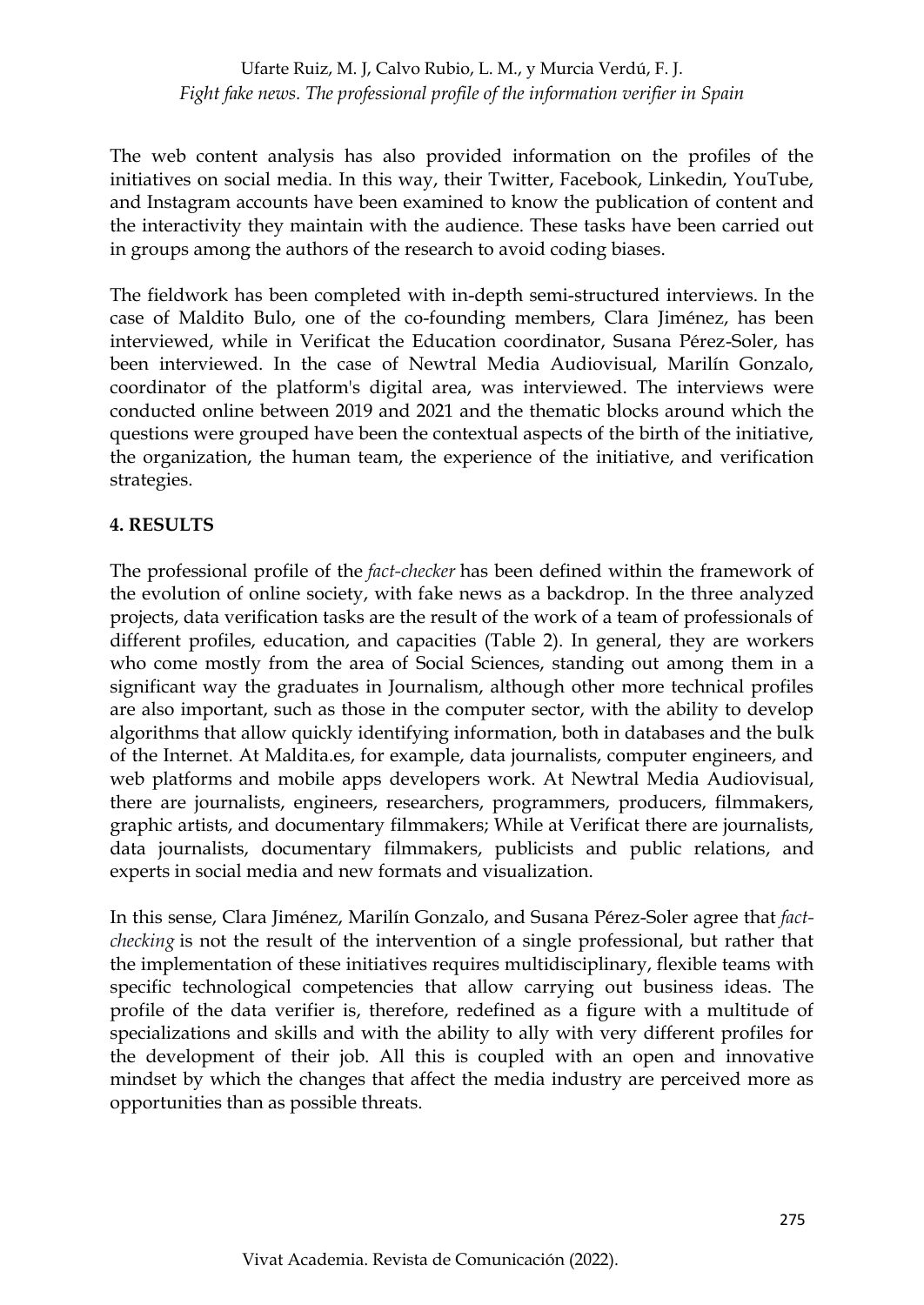| Maldita.es<br>Data journalists<br>Computer engineers<br>apps<br>Newtral Media Audiovisual<br>Journalists<br>Engineers<br>Researchers<br>Programmers<br>Producers<br>Filmmakers<br>Graphic artists<br>Documentary filmmakers | Company   | Profile                                     |  |  |  |
|-----------------------------------------------------------------------------------------------------------------------------------------------------------------------------------------------------------------------------|-----------|---------------------------------------------|--|--|--|
|                                                                                                                                                                                                                             |           |                                             |  |  |  |
|                                                                                                                                                                                                                             |           |                                             |  |  |  |
|                                                                                                                                                                                                                             |           | Developers of web platforms and mobile      |  |  |  |
|                                                                                                                                                                                                                             |           |                                             |  |  |  |
|                                                                                                                                                                                                                             |           |                                             |  |  |  |
|                                                                                                                                                                                                                             |           |                                             |  |  |  |
|                                                                                                                                                                                                                             |           |                                             |  |  |  |
|                                                                                                                                                                                                                             |           |                                             |  |  |  |
|                                                                                                                                                                                                                             |           |                                             |  |  |  |
|                                                                                                                                                                                                                             |           |                                             |  |  |  |
|                                                                                                                                                                                                                             |           |                                             |  |  |  |
|                                                                                                                                                                                                                             |           |                                             |  |  |  |
|                                                                                                                                                                                                                             | Verificat | Journalist                                  |  |  |  |
| Data journalist                                                                                                                                                                                                             |           |                                             |  |  |  |
| Documentary filmmakers                                                                                                                                                                                                      |           |                                             |  |  |  |
|                                                                                                                                                                                                                             |           | Experts in social media and new formats and |  |  |  |
| visualization                                                                                                                                                                                                               |           |                                             |  |  |  |
| <b>Advertisers and Public relations</b>                                                                                                                                                                                     |           |                                             |  |  |  |

*Figure 3: Professional profiles according to the type of company.*

**Source:** Self-made.

The journalistic work of data verification is divided into five fundamental components and actions: working with reliable sources, access to witnesses and source authentication, use of traditional journalistic methods, use of verification tools, and alternative methods. For this reason, the competencies and skills required by the *fact-checker* are mainly framed in the management of current technologies, with tracking, verification, and visualization tools, which advises the mastery of computer science and database management programs to access the databases of official sources or business organizations and be able to confirm that the information adjusts to reality.

"In the verification process, technological tasks of image, video, or audio identification are also carried out if necessary", clarifies Jiménez, who specifies that they have a Telegram group in which the team raises doubts about verification. For her part, Pérez-Soler adds that "investigative journalism, transparency, and data journalism also come into play." For Gonzalo, "data is the basis of all our work and we are convinced that its use, through innovation in journalism, is more necessary than ever in the era of the fight against *fake news*."

Furthermore, Spanish verifiers have to master multimedia communication and on different formats because they can come across data and information of various kinds -video, audio, photographs, text- that they must know how to integrate into their journalistic products. Similarly, they resort to the technology giant Google's tools,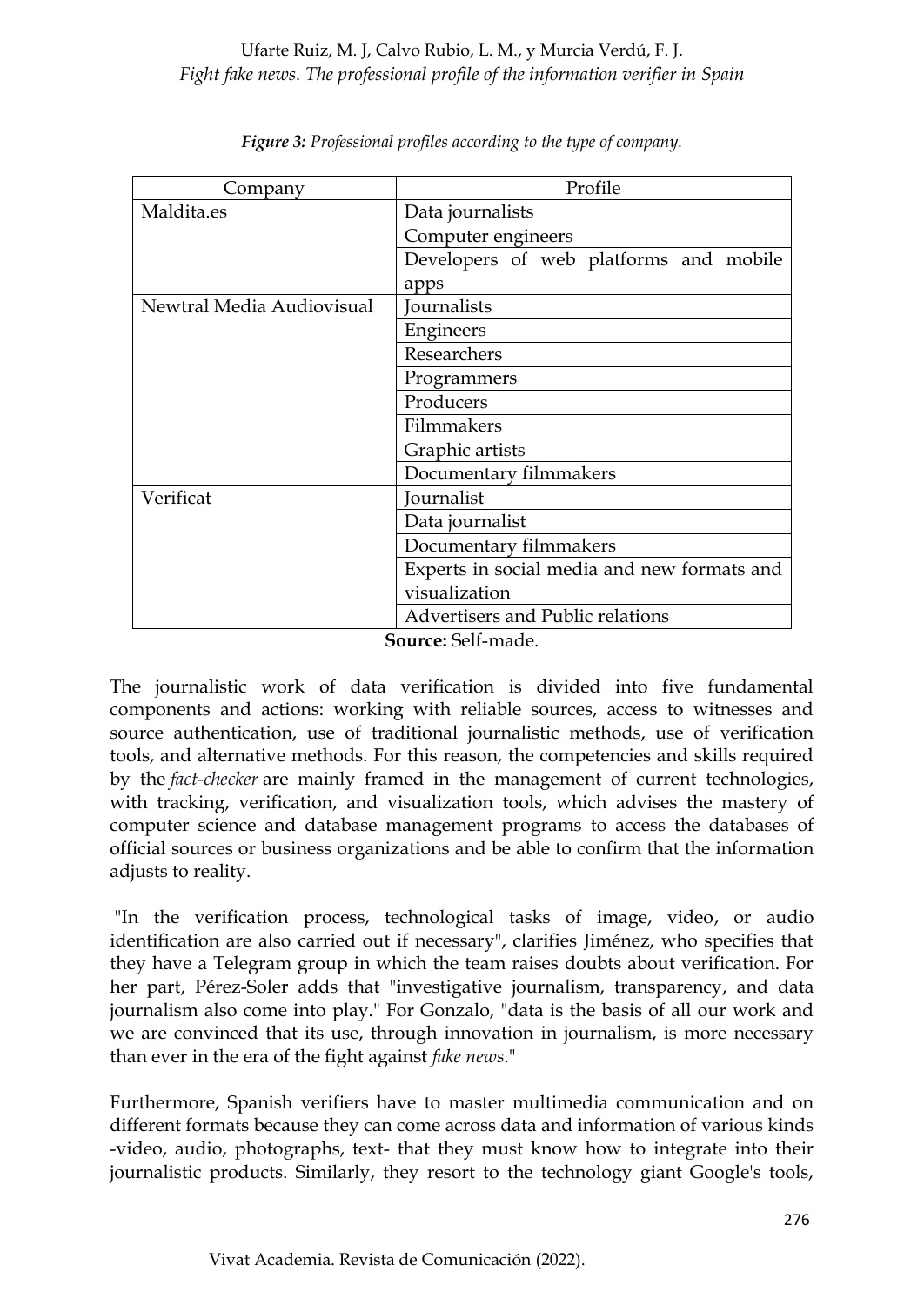such as Google Maps and Google Images, among others, to contrast the locations and check the content of the photographs.

For these reasons, the education of journalists who are dedicated to this type of communication must include very specific fields of visualization and document database management, as well as professional skills that allow the public to understand the result of the verification. The ideal profile of the data verifier also includes a good knowledge of the functioning of public administrations, since, in a good part of the issues that are verified, it is necessary to analyze the statements of political leaders, local and national authorities, or public bodies.

From the point of view of the interviewees, the *fact-checker* walks hand in hand with a profile that requires technical training in the field of database management and current technologies and permanent learning of techniques to know how to narrate with text, moving image, and sound the verifications carried out. In the case of Maldita.es, for example, verification is presented through short and concise text comments and a color scale in which the audience is warned of the reliability of the content referred to in the verification test. The verified texts are presented as news: they have a headline, subtitle, boxes with the most relevant data, and a text body in which those data that contribute to making the processed statements or information true or false are explained.

Spanish *fact-checkers* also dominate social media, the most common being (as of March 16th, 2021): Twitter (Maldita.es, 116,900 followers; Newtral Media Audiovisual, 187,200; and Verificat, 9,955); Facebook (Maldita.es, 63,268 likes and 66,040 followers; Newtral Media Audiovisual, 33,190 likes, and 35,268 followers; and Verificat, 931 likes and 986 followers); Linkedin (Maldita.es, 1,707 followers; Newtral Media Audiovisual, 4,783; and Verificat, 84); YouTube (Maldita.es 2,750 subscribers; Newtral Media Audiovisual 9,460, Verificat does not have a channel); and Instagram (Maldita.es, 30,900 followers; Newtral Media Audiovisual, 40,000; and Verificat, 2,197 followers).

These networks are used both for data verification and access to original sources and for the dissemination of informational products resulting from *fact-checking* processes and subsequent contact and conversation with their followers and the general audience. In fact, the Maldita.es team mainly verifies the statements of political leaders and hoaxes that its user community denounces. Their intensive use of Twitter, for example, serves to promote content, establish a channel for conversation with readers, and other similar functions, since messages on this social network are subject to permanent scrutiny by a high number of *followers*, among which multidirectional conversations are generated. That is, they use the journalist's brand as a promotion engine and take advantage of their active participation in social media to project their personal journalistic brand to thousands of followers in the new global communication environment.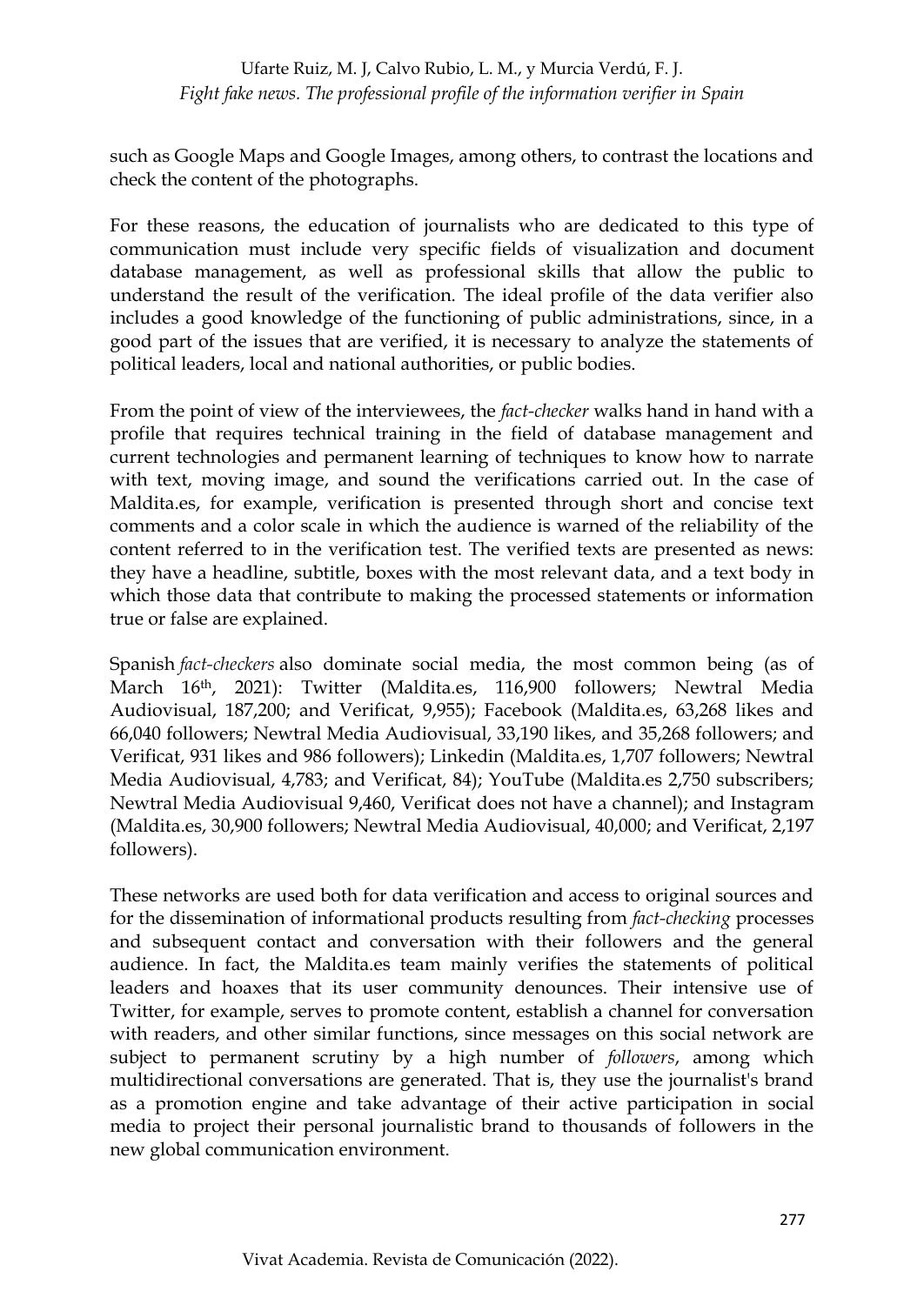However, information verifiers do not abandon the more traditional forms of contact and contrast of information, such as the telephone, email, or even personal contact. Ultimately, it implies making *fact-checking* compatible with conventional reporting. The central objective is journalism, so curiosity, contact with different sources and experts that help to contextualize the information, and the great interest in dismantling lies and hoaxes is vital to optimally carry out this type of projects, which if they are done well, "they are an irreplaceable instrument in society", adds Marilín Gonzalo.

For these reasons, information verification in Spain is already an important niche for the journalistic market. "There is more than enough misinformation to employ many more journalists," Pérez-Soler details, so knowing the work performed by these professionals is a requirement not only to work in initiatives that are dedicated to this practice but also to work in any media outlet that has specialized *factchecking* departments.

## **5. CONCLUSIONS**

The activity of *fact-checkers* is a journalistic practice rooted in journalism since its inception that has gained new strength today. For this reason, the emergence of data verification represents, to a certain extent, a paradox (López-García, Rodríguez-Vázquez, and Álvarez-Gromaz, 2016), due to its character as a new-old professional modality, in the sense that it constitutes the essence of journalistic work and a fundamental element to guarantee the quality of the information (Gómez-Mompart, Gutiérrez-Lozano, and Palau-Sampio, 2013).

Verification processes are now more important and the projects dedicated to these functions have exploded in recent years at the national level because these tasks are effective in correcting erroneous information and contribute to increasing the perception of trust in the media outlets that are committed to this practice.

The studied units emerged between 2012 and 2019, coinciding with the peak of this practice. Since then, these projects have not stopped customizing their services to respond to the demands of the media and users who rely on journalistic texts verified from reliable sources, official documents, and the results of reliable research. This situation shows the will to consolidate this public service activity, which prioritizes the civic agenda and the surveillance of public powers (Graves, 2018), at a time when the rise of so-called *fake news* and post-truth threaten the standards of quality and credibility of media and journalists (Anderson and Rainie, 2017; Lewandowsky, Ecker, and Cook, 2017).

This path of professional specialization has not replaced other profiles but has increased the options of the model that configures the tasks of journalistic work in the current media ecosystem. In fact, Gómez-Calderón, Roses, and García-Borrego (2017) consider that the most thriving employment niches in the coming years will be those related to the new possibilities offered by the digital environment since within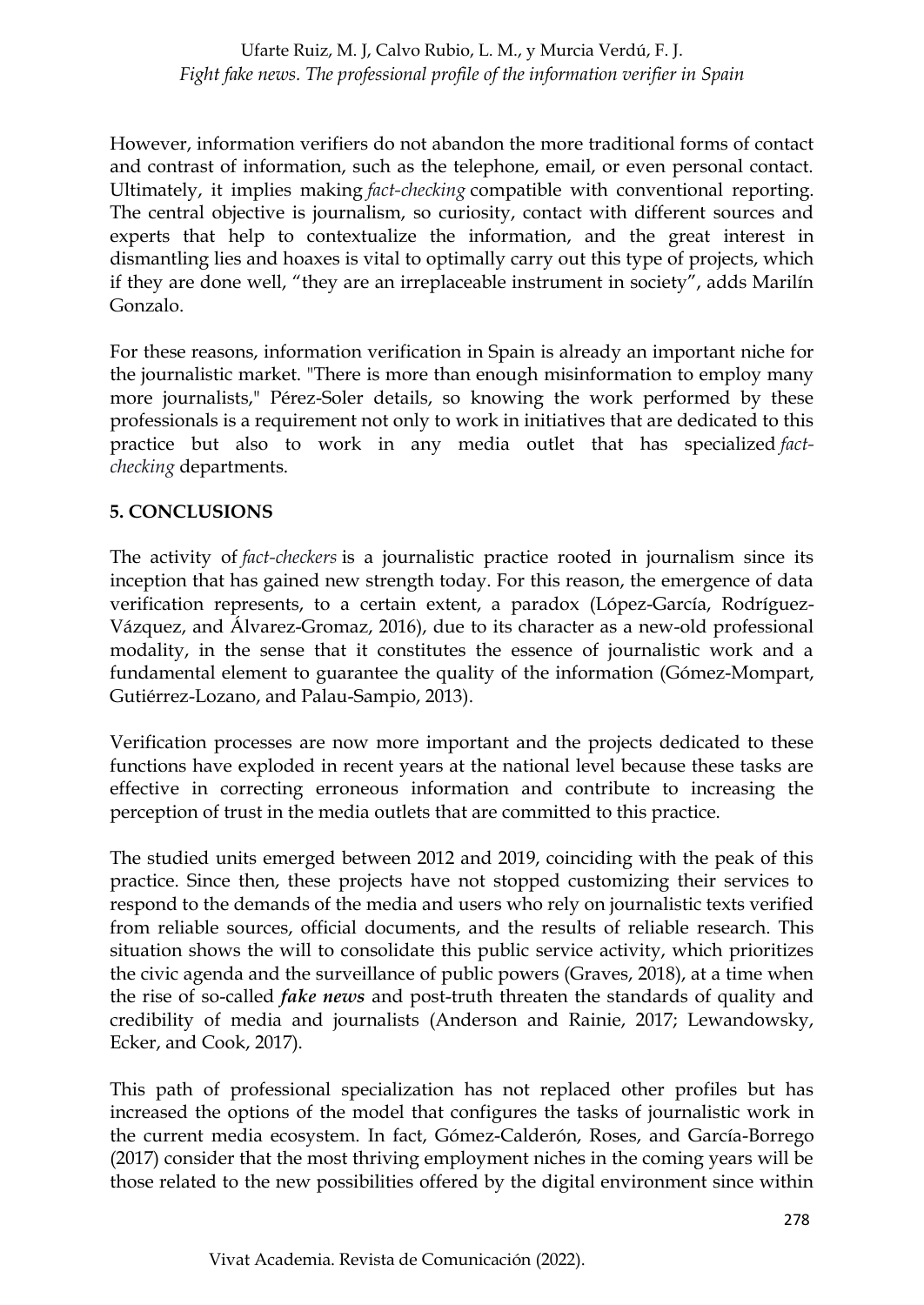these emerging spaces there can be a hybridization between the classic qualities of the journalist and virtual tools.

The result of the analysis indicates that the professional profile of *fact-checkers* in Spain is complex and heterogeneous. In these teams, there is a hybridization of profiles and transversality of knowledge, skills, and attitudes (Q1). The academic backgrounds of the professionals are disparate, although academic education in journalism or communication is the most common (Q2). For this reason, the tasks in this field are carried out by professionals with a good command of tracking and comparison techniques, database management, and information presentation and visualization techniques (Q3). These are the basic dimensions of this new professional profile, which structures verification around renewed search and data management techniques and which presents the verified texts to the audience after a process in which the contents must pass several phases before being published. (Q4). This situation reveals the need to educate in new skills adapted to the impact of technological innovation, according to what Besalú, Schena, and Sánchez (2017) and Casero-Ripollés, Ortells, and Doménech (2013), among others, propose.

Moreover, the verification of information is a new professional outlet for journalism (Q5). With increasing frequency, the press, radio, television, or even communication agencies are part of initiatives such as *The Trust Project,* which guarantee that a series of principles and practices related to verification and journalistic rigor are complied with (García and López, 2021). Similarly, data verifiers, as well as professionals from other areas of journalism, have adopted social media as tools for their daily work. In this sense, Bremer (2013) recalls that the management of social media can improve the employability of future graduates in Journalism since many young people have difficulties finding work due to the mismatch between their education and the requirements of the labor market.

The studied initiatives have been created within what is called "entrepreneurial journalism" (Manfredi, Rojas, and Herranz, 2015; Prenger and Deuze, 2017), as they advocate a return to the traditional values of journalism, principles such as truthfulness, rigor, ethics, public service, and independence, through the creation of models far removed from those that prevail in traditional media.

They also represent a strong reduction in the investments required for journalistic production (Manfredi and Artero, 2014). These companies are innovative projects because instead of trying to maintain the current analog model, they are digital, which means more flexibility, dynamism, and speed in the ability to adapt to change.

However, the fact checker is not a closed profile but rather evolves as it conquers new spaces. Studies on this new professional and the presence of technology in their day-to-day activities are configured as an avenue of relevant research in the process of reviewing the skills, abilities, and professional practices related to communication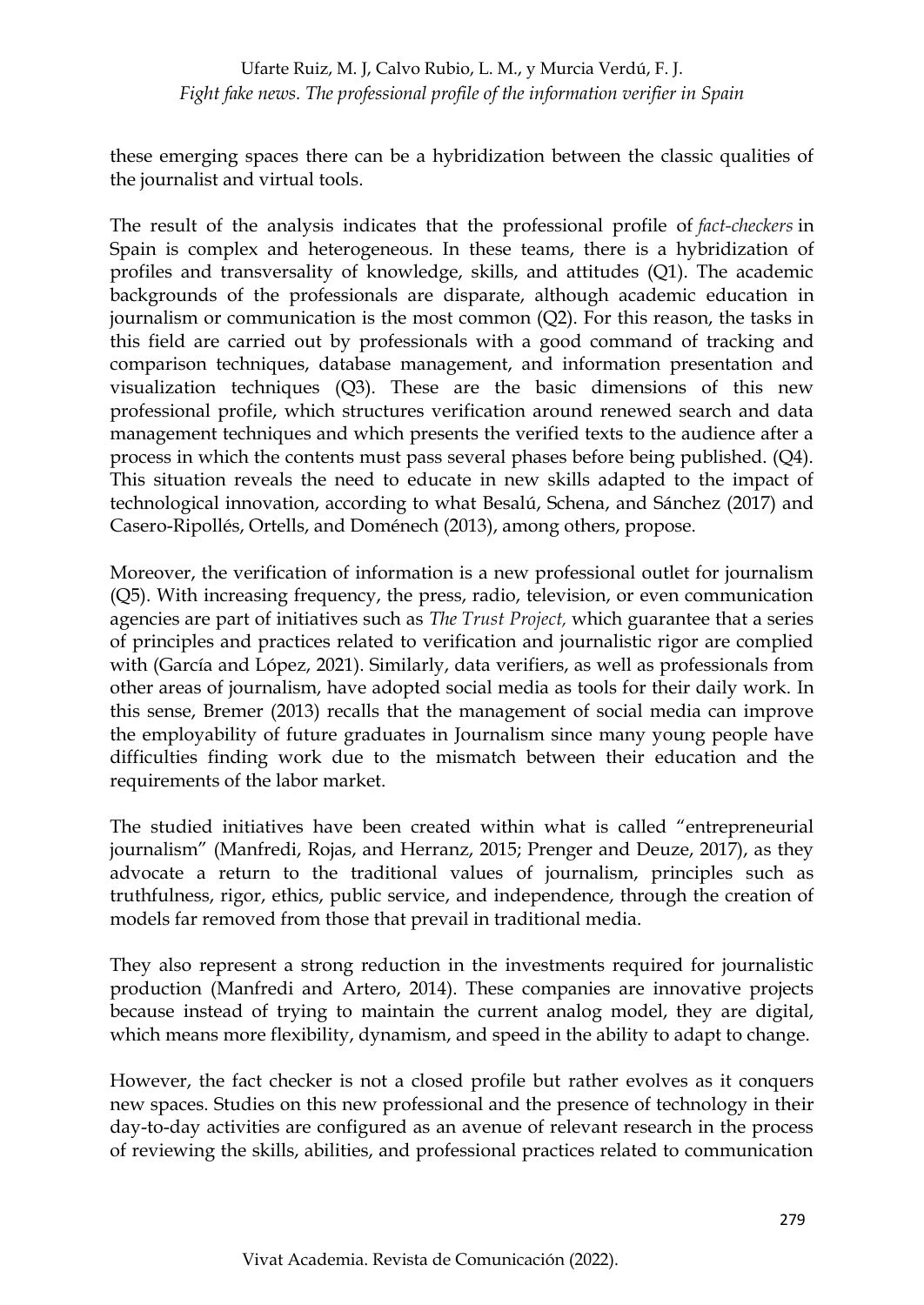and journalism studies. For this reason, this research aims to establish the first basis of approach to this new booming professional profile.

#### **6. REFERENCES**

- Adair, B. y Thakore, I. (2015). Fact-checking Census Finds Continued Growth Around the World. Duke Reporters´Lab.<http://cort.as/-RVzc>
- Aguado-Guadalupe, G. y Bernaola-Serrano, I. (2020). Verificación en la infodemia de la Covid-19. El caso Newtral. *Revista Latina*, 78, 289-308.
- Alandete, D. (2019). *Fake News: la nueva arma de destrucción masiva*. Deusto S.A. Ediciones.
- Allcott, H. y Gentzkow, M. (2017). Social Media and Fake News in the 2016 Election. *Journal of Economic Perspectives, 31*(2), 211–236. <https://www.doi.org/10.1257/jep.31.2.211>
- Alonso, L.E., Fernández-Rodríguez, C. y Nyssen, J.M. (2009). *El debate sobre las competencias. Una investigación cualitativa en torno a la educación superior y el mercado de trabajo en España.* Aneca.
- Álvarez-Gromaz, L. y López-García, X. (2016). El Fact Cheking como herramienta de combate contra el sensacionalismo. En: L. Esteban (coord.), C.J. Almuiña-Fernández (dir.), R. Martín-de-La-Guardia (dir.) y J. Vidal-Pelaz-López, (dir.), *Sensacionalismo y amarillismo en la historia de la comunicación (*215-228). Fragua.
- Álvarez-Flores, E.P., Núñez-Gómez, P. y Rodríguez-Crespo, C. (2017). Adquisición y carencia académica de competencias tecnológicas ante una economía digital. *Revista Latina de Comunicación Social,* 72, 540-559.
- Amazeen, M. A. (2015). Revisiting the epistemology of fact-checking. *Critical Review, 27*(1), 1-22.
- Amorós, M. (2018). *Fake News. La verdad de las noticias falsas*. Plataforma Editorial.
- Anderson, J. y Rainie, L. (2017). The Future of Truth and Misinformation Online. *Pew Research Center*. [http://www.pewinternet.org/2017/10/19/the-future-of-truth](http://www.pewinternet.org/2017/10/19/the-future-of-truth-and-misinformation-online/)[and-misinformation-online/](http://www.pewinternet.org/2017/10/19/the-future-of-truth-and-misinformation-online/)
- Andueza-López, B. y Pérez-Arozamena, R. (2014). El móvil como herramienta para el perfil del nuevo periodista. *Historia y comunicación social*, 19, 591-602. [https://doi.org/10.5209/rev\\_HICS.2014.v19.44987](https://doi.org/10.5209/rev_HICS.2014.v19.44987)
- APM (2018). *Informe Anual de la profesión periodística 2018*. Asociación de la Prensa de Madrid.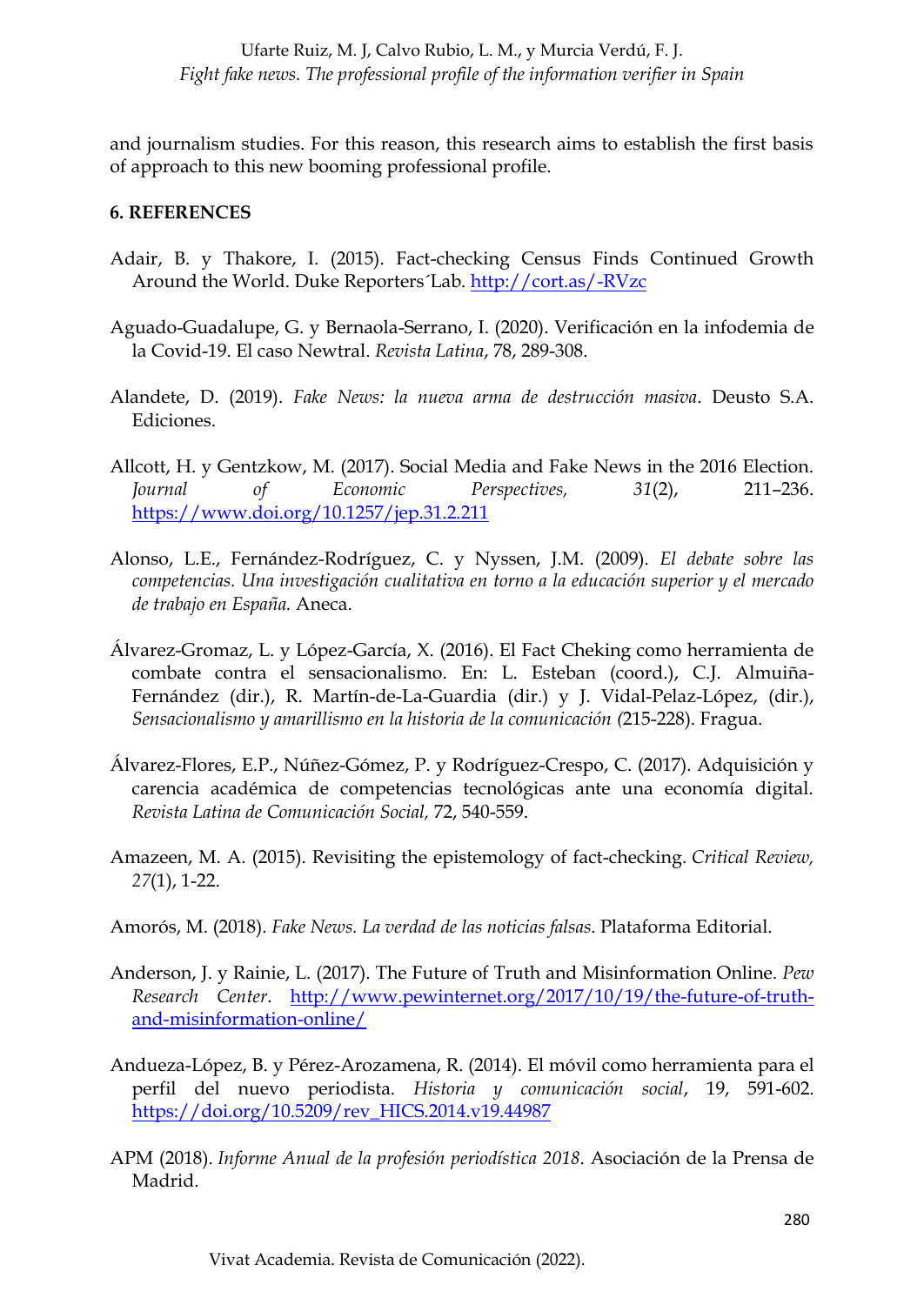- Arias-Oliva, M., Torres-Coronas, T. y Yález-Luna, J.C. (2014). El desarrollo de competencias digitales en la educación superior. *Historia y comunicación social*, 19, 355-366. [http://dx.doi.org/10.5209/rev\\_HICS.2014.v19.44963](http://dx.doi.org/10.5209/rev_HICS.2014.v19.44963)
- Armendáriz, E. (2015). El nuevo perfil del profesional de la Comunicación y las Relaciones Públicas. Una visión desde la perspectiva del mercado. *Revista internacional de relaciones públicas, 5*(9), 153-178. [https://doi.org/10.5783/RIRP-9-](https://doi.org/10.5783/RIRP-9-2015-09-153-178) [2015-09-153-178](https://doi.org/10.5783/RIRP-9-2015-09-153-178)
- Ayuso, B. y Bauzá, B. (2018). Almanaques, espías y un chándal: el universo secreto de los fact-checkers. *Jot Down*, 31(abril), 4-13.
- Babbie, E. (1989). *The practice of social research.* Ed. Wadsworth, Pub Co.
- Balmas, M. (2012). When Fake News Becomes Real. Combined Exposure to Multiple News Sources and Political Attitudes of Inefficacy, Alienation, and Cynicism. *Communication Research*, 41, 430-454.<https://doi.org/10.1177/0093650212453600>
- Bardin, L. (1977). *Análise de conteúdo.* Edições 70.
- Barragán-Romero, A. I. y Bellido-Pérez, E. (2019). Fake News durante la Primera Guerra Mundial: Estudio de su representatividad en las portadas de la prensa española (ABC Madrid). *Historia y comunicación social, 24*(2), 433-447. <http://doi.org/10.5209/hics.66288>
- Bastos, M. T. y Mercea, D. (2019). The Brexit botnet and user-generated hyperpartisan news. *Social science computer review, 37*(1), 38-54. <https://doi.org/10.1177/0894439317734157>
- Besalú-Casademont, R., Schena, J. y Sánchez-Sánchez, C. (2017). Competencias más relevantes en los estudios de Comunicación Audiovisual. Las percepciones de profesionales, docentes y estudiantes. *Revista Latina de Comunicación Social*, 72, 1.536-1.553.<http://doi.org./10.4185/RLCS-2017-1233>
- Bickman, L. y Rog, D. (1998). Why a handbook of applied social research methods? En L. Bickman, D. Rog y J. Debra, *Handbook of applied social research methods. Thousand Oaks* (viii-xviii). Sage.
- Blanco-Alfonso, I., García-Galera, C. y Tejedor-Calvo, S. (2019). El impacto de las fake news en la investigación en Ciencias Sociales. Revisión bibliográfica sistematizada. *Historia y comunicación social, 24*(2), 449-469. <https://doi.org/10.5209/hics.66290>

Bloch, M. (1999). *Historia e historiadores.* Akal.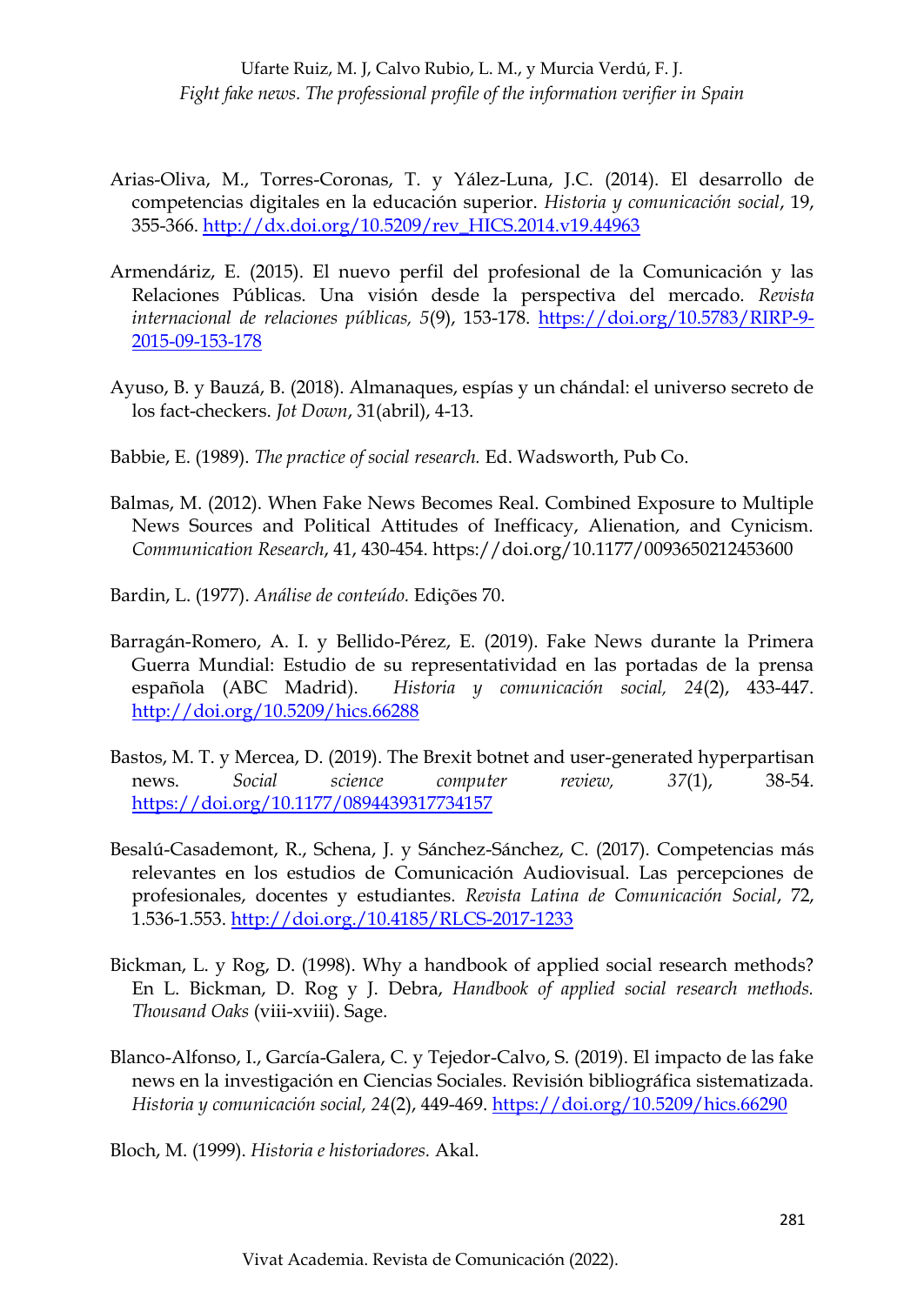Boczkowsky, P. (2004). *Digitizing the news. Innovation in online newspapers*. MIT Press.

- Bremer, L. (2013). Enhancing youth employability: What? Why? and How? Guide to core work skills. *International Labour Office, Skills and Employability Department.* <http://cort.as/-RaXk>
- Burkhardt, J. M. (2017). Chapter 1. History of Fake News. *Library Technology Reports, 53*(8), 5-9.
- Caeiro, C. (2014). Teoría de cambio: de audiencias a comunidades y de transparencia a rendición de cuentas. En L. Zommer (Ed.), *El boom del fact checking. Aprendizajes y desafíos del caso Chequeado* (29-33). Fundación Konrad Adenauer.
- Calvo-Rubio, L.M. (2019). Perfiles profesionales en la empresa periodística transmedia. En M.J. Ufarte, *Nuevos perfiles profesionales para el mercado periodístico* (53-68). Comunicación Social.
- Carrera, P. (2018). The stratagems of post-truth. *Revista Latina de Comunicacion Social*, 73, 1469-1481.<https://doi.org/10.4185/RLCS-2018-1317>
- Casero-Ripollés, A. (2020). Impact of Covid-19 on the media system. Communicative and democratic consequences of news consumption during the outbreak. *El profesional de la información, 29(*2), e290223. <https://doi.org/10.3145/epi.2020.mar.23>
- Casero-Ripollés, A., Ortells-Badenes, S. y Doménech-Fabregat, H. (2013). Las competencias profesionales en periodismo: una evaluación comparativa. *Historia y Comunicación Social*, 18, 53-64. [https://doi.org/10.5209/rev\\_HICS.2013.v18.44311](https://doi.org/10.5209/rev_HICS.2013.v18.44311)

Cambridge Dictionary. (2018). Significado de fake news.<https://cutt.ly/oyr4VzQ>

- Catalina-García, B., Sousa, J. P. y Cristina Silva Sousa, L. C. (2019). Consumo de noticias y percepción de fake news entre estudiantes de Comunicación de Brasil, España y Portugal. *Revista de Comunicación, 8*(2), 93-115. <https://doi.org/10.26441/RC18.2-2019-A5>
- Casero-Ripollés, A. y Cullell March, C. (2013). Periodismo emprendedor. Estrategias para incentivar el autoempleo periodístico como modelo de negocio. *Estudios sobre el mensaje periodístico, 19*(especial abril), 681-690 [https://doi.org/10.5209/rev\\_ESMP.2013.v19.42151](https://doi.org/10.5209/rev_ESMP.2013.v19.42151)
- Champy, F. (2011). *Nouvelle Théorie Sociologique des Professions.* Presses Universitaires de France.
- Cherubini, F. y Graves, L. (2016). *The rise of fact-checking sites in Europe.* Reuters Institute for the Study of Journalism, University of Oxford.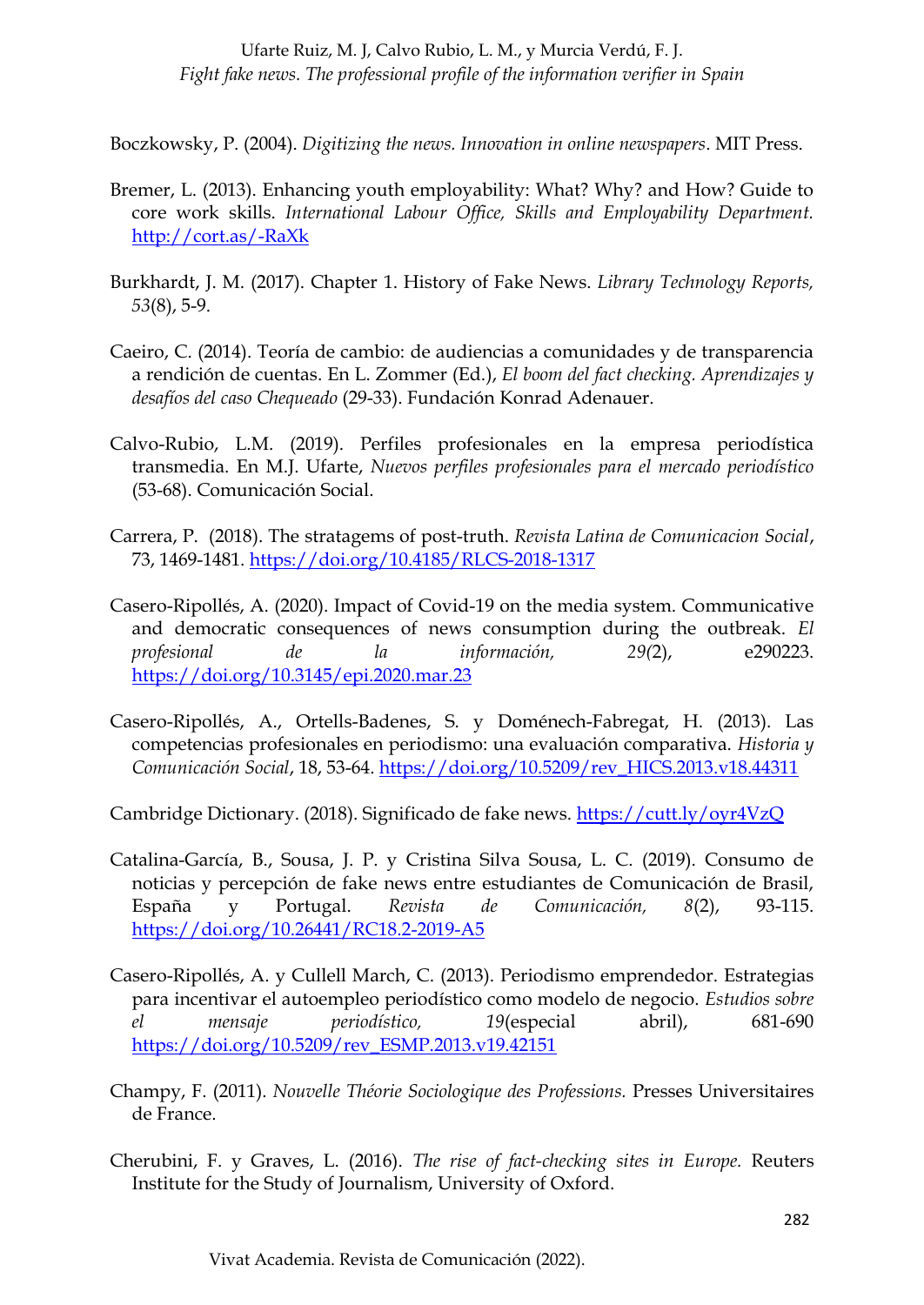- Ciampaglia, G.L., Shiralkar, P., Rocha L.M., Bollen J., Menczer, F. y Flammini, A. (2015). Computational Fact Checking from Knowledge Networks. *PLOS ONE, 10*(10), e0141938.<https://doi.org/10.1371/journal.pone.0141938>
- Codina, L. (20 de abril, 2017). Revisiones sistematizadas y cómo llevarlas a cabo con garantías: Systematic reviews y SALSA Framework. *Lluís Codina*. <https://www.lluiscodina.com/revision-sistematica-salsa-framework/>
- Codeluppi, V. (2018). *Il tramonto della realtà. Come i media trasformano le nostre vite.* Carocci.
- Derakhshan, H. y Wardle, C. (2017). Information Disorder: Definitions. En VV.AA., *Understanding and Addressing the Disinformation Ecosystem* (5-12). Annenberg School for Communication.
- Deuze, M. y Prenger, M. (2019). *Making Media. Production, Practices, and Professions.*  Amsterdam University Press.
- Duke Reporter's Lab. (2019). *Fact-Checking.* <http://cort.as/-ROgV>
- Echevarría, B. (2016). Más 'fact-checking' contra la posverdad. *Cuadernos de periodistas,*  33. Asociación de la Prensa de Madrid.
- Fernández, F. R. (2020). Comunicación y noticias falsas en relación al COVID-19: algunas reflexiones sobre la información, la desinformación y propuestas de mejora. *Revista Española de Comunicación en Salud, suplemento 1*, 253-264. <https://doi.org/10.20318/recs.2020.5375>
- Fernández-Collado, C. y G. Dankhe (Eds.). (1995). *La comunicación humana: ciencia social.* McGrawHill.
- Fernández-Torres, M. J., Almansa-Martínez, A., & Chamizo-Sánchez, R. (2021). Infodemic and fake news in spain during the COVID-19 pandemic. *International journal of environmental research and public health*, *18*(4), 1781.
- Ferreras, E. (2013). Aproximación teórica al perfil profesional del periodista de datos. *Icono 14, 11*(2), 115-140.
- Fisher, C. (2018). What is meant by 'trust' in news media? En K. Otto y A. Köhler (Eds.), *Trust in Media and Journalism* (19-38). Springer.
- Flores Vivar, J. M. (2019). Inteligencia artificial y periodismo: diluyendo el impacto de la desinformación y las noticias falsas a través de los bots. *Doxa Comunicación,* 29, 197-212.<https://doi.org/10.31921/doxacom.n29a10>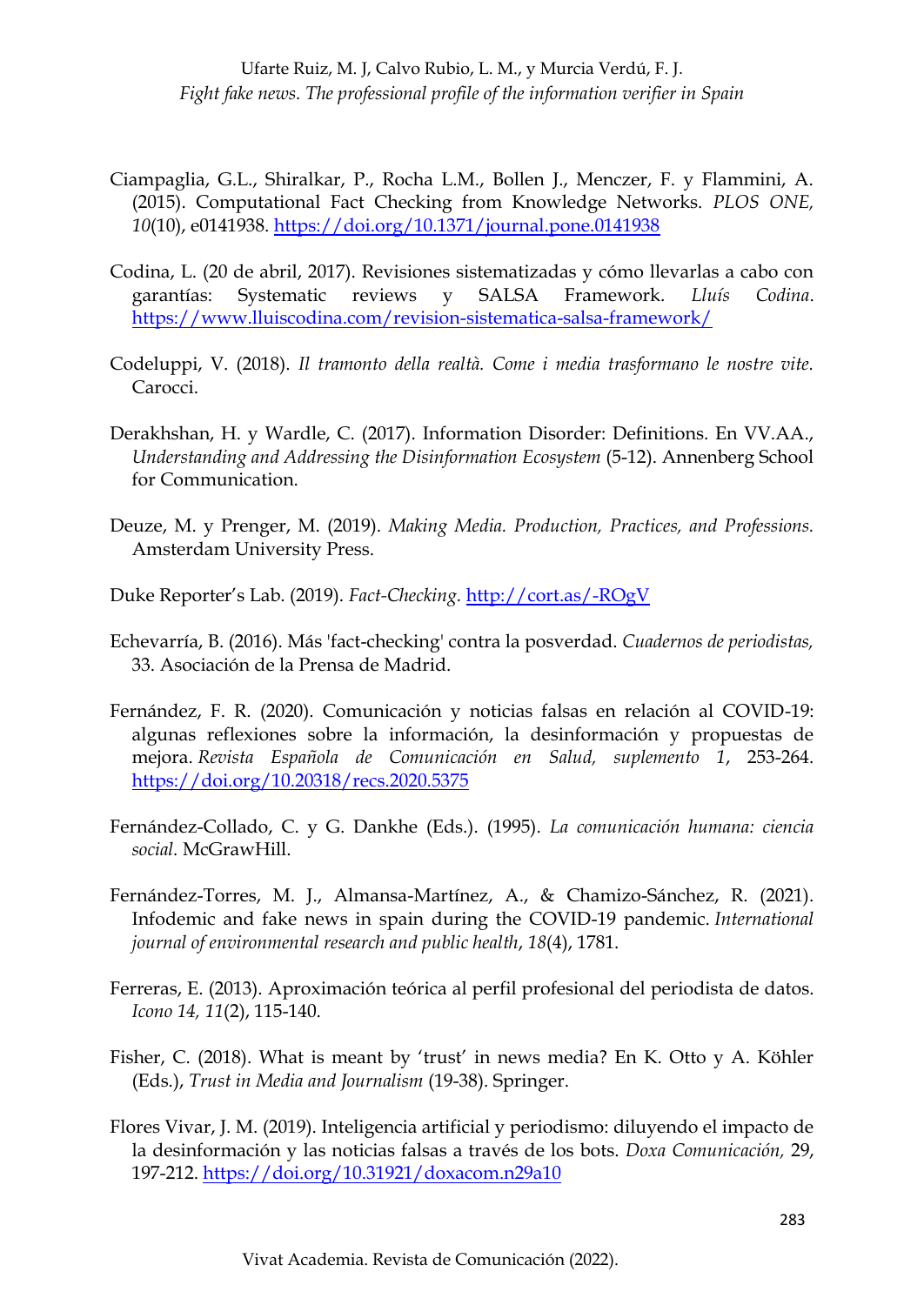- García-Avilés, J.A. (2007). Nuevas tecnologías en el periodismo audiovisual. *Revista de Ciencias Sociales y Jurídicas de Elche, 1*(2), 59-75.
- García-Ureta, I., Toral-Madariaga, G. y Murelaga-Ibarra, J. (2012). Propuesta docente para la formación de comunicadores: desarrollo de competencias psicológicas y conexión con los retos profesionales. *Estudios sobre el Mensaje Periodístico,* 18, 413- 423. [https://doi.org/10.5209/rev\\_ESMP.2012.v18.40996](https://doi.org/10.5209/rev_ESMP.2012.v18.40996)
- García Vivero, G. y López, X. (2021). La verificación de datos en Europa. Análisis de 5 iniciativas europeas: Maldita.es, Newtral, Pagella Politica, Les Décodeurs y BBC. AdComunica, 21, 235-264.<https://doi.org/10.6035/2174-0992.2021.21.12>
- Gómez Calderón, B., Roses, S. y García Borrego, M. (2017). Los nuevos perfiles profesionales del periodista desde la perspectiva académica española. *Revista Mediterránea de Comunicación, 8*(1), 191-200 <https://www.doi.org/10.14198/MEDCOM2017.8.1.14>
- Gómez-Mompart, J.L., Gutiérrez-Lozano, J.F. y Palau-Sampio, D. (2015). Los periodistas españoles y la pérdida de la calidad de la información: el juicio profesional. *Comunicar, XXIII*(45), 143-150.<https://doi.org/10.3916/C45-2015-15>
- Greenberg, D. (2017). Deciding What's True: The Rise of Political Fact-Checking in American *Journalism. Journal of Communication*, 67. <https://doi.org/10.1111/jcom.12329>
- Graves, L. (2016). *Deciding What's True.* Columbia University Press.
- Graves, L. (2018). Boundaries Not Drawn: Mapping the institutional roots of the global fact-checking movement. *Journalism Studies, 19*(5), 613-631. <https://doi.org/10.1080/1461670X.2016.1196602>
- Gueham, F. (2017). *Le fact-checking: une réponse à la crise de l'information et de la démocratie.* Fondation pour l'innovation politique.
- Gutiérrez-Coba, L., Coba-Gutiérrez, P., y Gómez-Diaz, J. A. (2020). La Noticias falsas y desinformación sobre el Covid-19: análisis comparativo de seis países iberoamericanos. Revista Latina, 78, 237-264. [https://doi.org/10.4185/RLCS-2020-](https://doi.org/10.4185/RLCS-2020-1476) [1476](https://doi.org/10.4185/RLCS-2020-1476)
- Haigh, M.; Haigh, T. y Kozak, N.I. (2017). Stopping Fake News. The work practices of peer-to-peer counter propaganda. *Journalism Studies, 19*(14), 1-26 <https://doi.org/10.1080/1461670X.2017.1316681>
- Hassan, N., Adair, B., Hamilton, J. T., Li, C., Tremayne, M., Yang, J., y Yu, C. (2015). The quest to automate fact-checking. *Proceedings of the 2015 Computation+*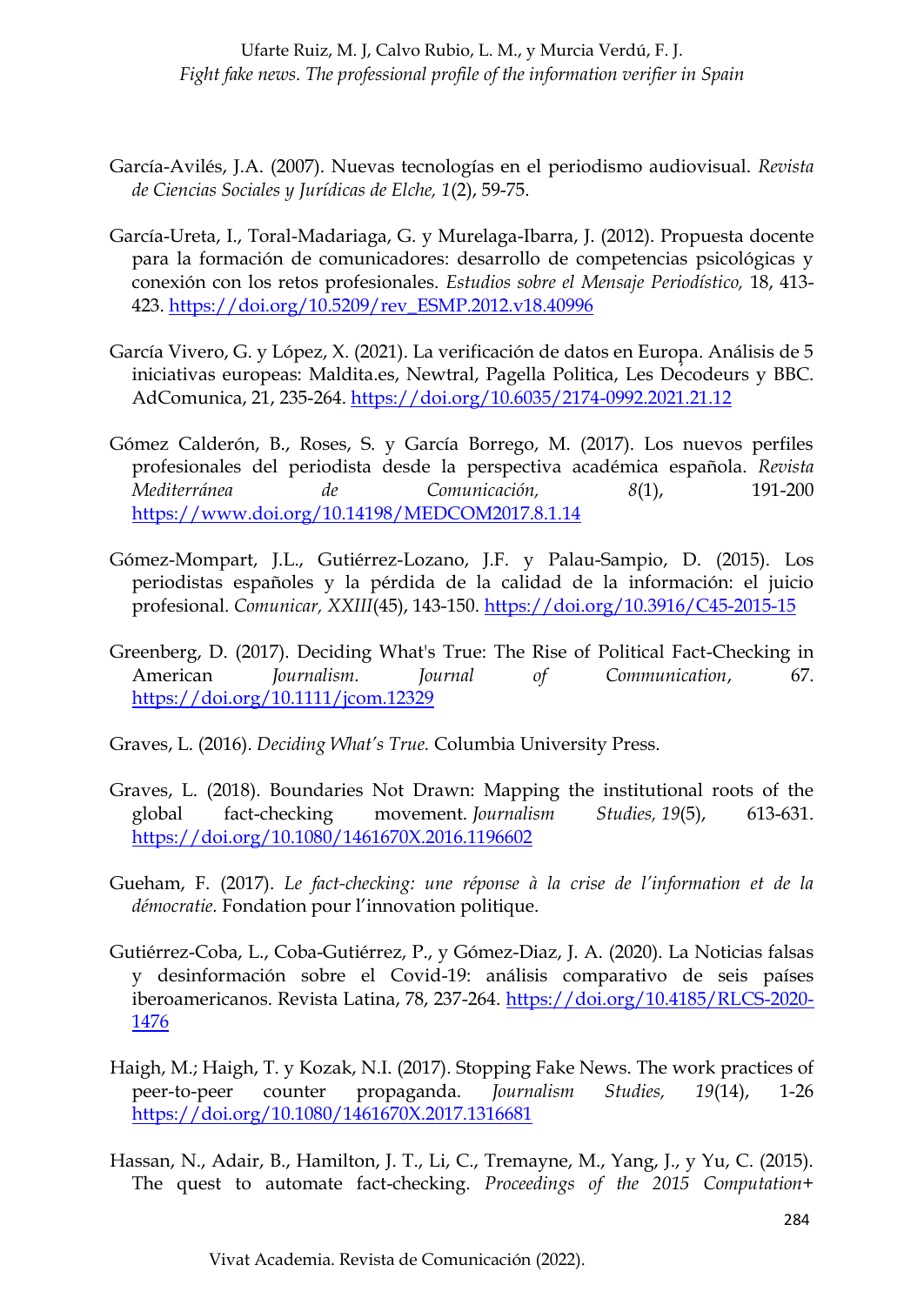*Journalism Symposium,* Nueva York, 2-3 octubre. <http://cj2015.brown.columbia.edu/papers/automate-fact-checking.pdf>

- Herrero Diz, P., Pérez Escolar, M. y Plaza Sánchez, J.F. (2020). Desinformación de género: análisis de los bulos de Maldito Feminismo. *Icono 14, 18*(2), 188-216. https://dx.doi. org/10.7195/ri14.v18i2.1509
- Herring, S. (2010). Web content analysis: Expanding the paradigm. En J. Hunsinger, L. Klastrup y M. Allen (Eds.), *International handbook of internet research* (233-249). Springer Verlag.
- Humanes, M.L. y Roses, S. (2014). Valoración de los estudiantes sobre la enseñanza del Periodismo en España. *Comunicar, XXI*(42), 181-188. <http://dx.doi.org/10.3916/C42-2014-18>
- Igartua, J. J. (2006). *Métodos cuantitativos de investigación en comunicación*. Bosch.
- Ireton, Ch. y Posetti, J. (2018). *Journalism, 'fake news' & disinformation: handbook for journalism education and training.* Unesco Publishing.<https://bit.ly/34QoKSY>
- Jang, S. M. y Kim, J. K. (2018). Third person effects of fake news: Fake news regulation and media literacy interventions". *Computers in Human Behavior*, 80, 295-302.
- Jankowski, N.W. (2018). Researching Fake News: A Selective Examination of Empirical Studies. *Journal of the European Institute for Communication and Culture,* 25, 248-255. <https://doi.org/10.1080/13183222.2018.1418964>
- Khaldarova, I. y Pantti, M. (2016). Fake News. The narrative battle over the Ukrainian conflict. *Journalism Practice, 10*(7), 891-901. <https://doi.org/10.1080/17512786.2016.1163237>
- Kolodzy, Janet (2013). *Practicing convergente journalism. An introduction to cross-media storytelling.* Routledge.
- Kovach, B. y Rosenstiel, T. (2003). *The elements of journalism.* The Guardian/Atlantic Books.

Krippendorf, K. (2004). Co*ntent analysis: An introduction to its methodology.* Sage.

Kunelius, R. (2007). Good Journalism. *Journalism Studies, 7*(5), 671-690. <https://doi.org/10.1080/14616700600890323>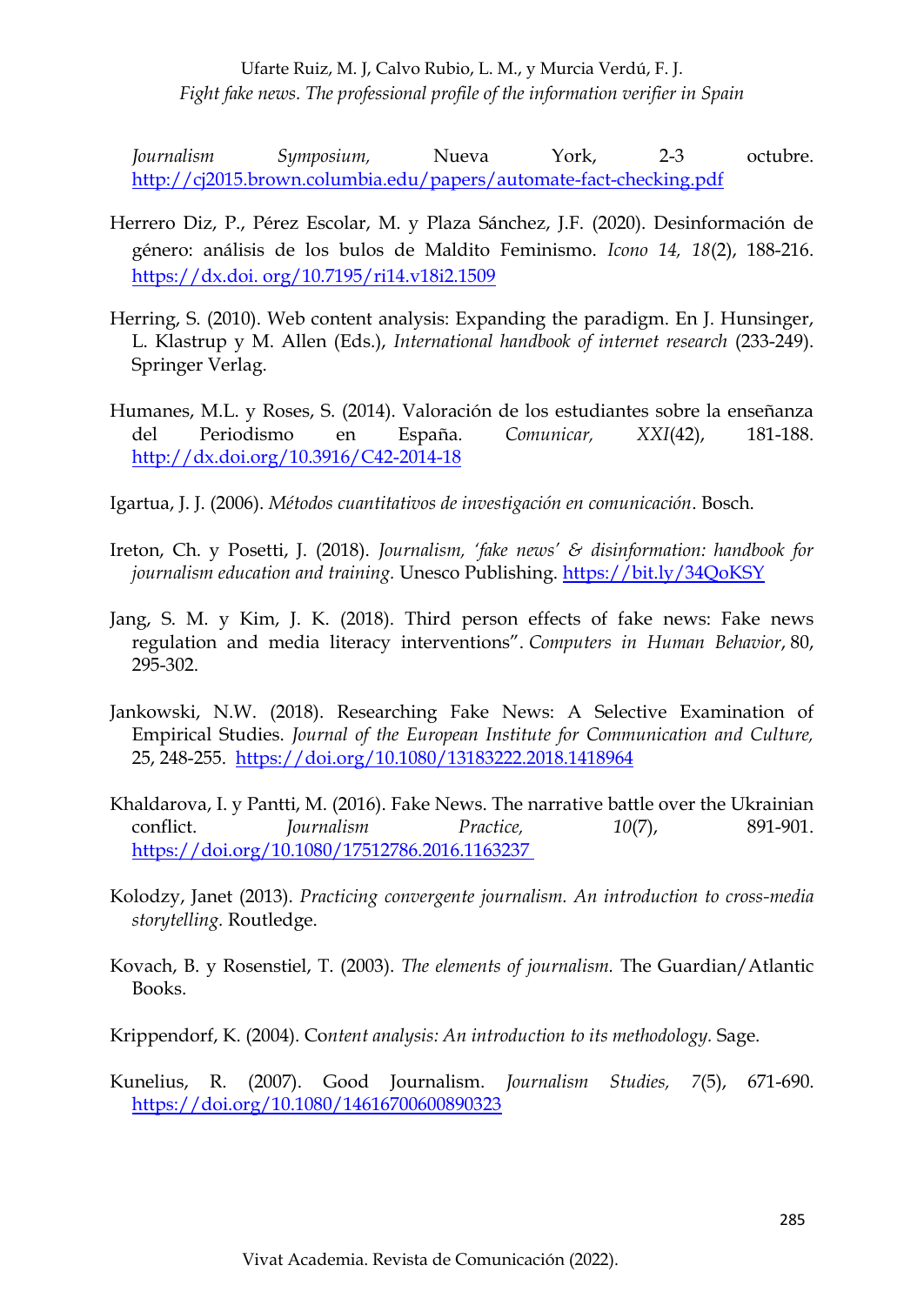- Kümpel, A.S. y Springer, N. (2015). Commenting Quality: Effects of User Comments on Perceptions of Journalistic Quality. SCM Studies in Communication and Media, 5, 353-366.<https://doi.org/10.5771/2192-4007-2016-3-353>
- Lewandowsky, S., Ecker, U. K. y Cook, J. (2017). Beyond Misinformation: Understanding and Coping with the "Post-Truth" Era. *Journal of Applied Research in Memory and Cognition*, 6(4), 353-369 <https://doi.org/10.1016/j.jarmac.2017.07.008>
- López-Cepeda, A. M., Ufarte-Ruiz, M. J., y Murcia-Verdú, F. J. (2019). Medios audiovisuales de servicio público y desinformación. Principales políticas y estrategias contra las noticias falsas. En VV.AA, *Las nuevas narrativas, en el entorno social* (155-170). Cuadernos Artesanos de Comunicación, Sociedad Latina de Comunicación Social.
- López-García, X. (2001). Nuevos perfiles de los periodistas en la sociedad de la información. *Ámbitos,* 78, 7-18.<http://www.redalyc.org/articulo.oa?id=16800801>
- López-García, X. (2012). La formación de los periodistas para los entornos digitales actuales. *Revista de Comunicación,* 11, 178-195.
- López-García, X., Rodríguez-Vázquez, A.I y Álvarez-Gromaz, L. (2016). El fact checking como reclamo y como servicio en los cibermedios. Análisis de las experiencias de 'The Washington Post' y 'The Guardian'. *Telos, Cuadernos de comunicación e innovación*, 103.
- López-García, X., Rodríguez-Vázquez, A.I. y Pereira-Fariña, X. (2017). Competencias tecnológicas y nuevos perfiles profesionales: desafíos del periodismo actual. *Comunicar, XXV*(53), 81-90.<https://doi.org/10.3916/C53-2017-08>
- López-García, X., Toural-Bran, C. y Limia-Fernández, M. (2018). Herramientas para la verificación y contraste de la información en el ecosistema digital. En K. Meso, A. Larrondo y S. Peñá (Eds.), *X Congreso Internacional de Ciberperiodismo* (30). Universidad de El País Vasco.
- López-García, X., Toural-Bran, C. y Rodríguez-Vázquez, A.I. (2016). Software, estadística y gestión de bases de datos en el perfil del periodista de datos. *El profesional de la información, 25*(2), 286-294. <http://dx.doi.org/10.3145/epi.2016.mar.16>
- López-Vidales, N., González Aldea, P. y Medina de la Viña, E. (2011). Jóvenes y televisión en 2010: Un cambio de hábitos. *Zer, Revista de Estudios de Comunicación***,** 16(30), 97-113.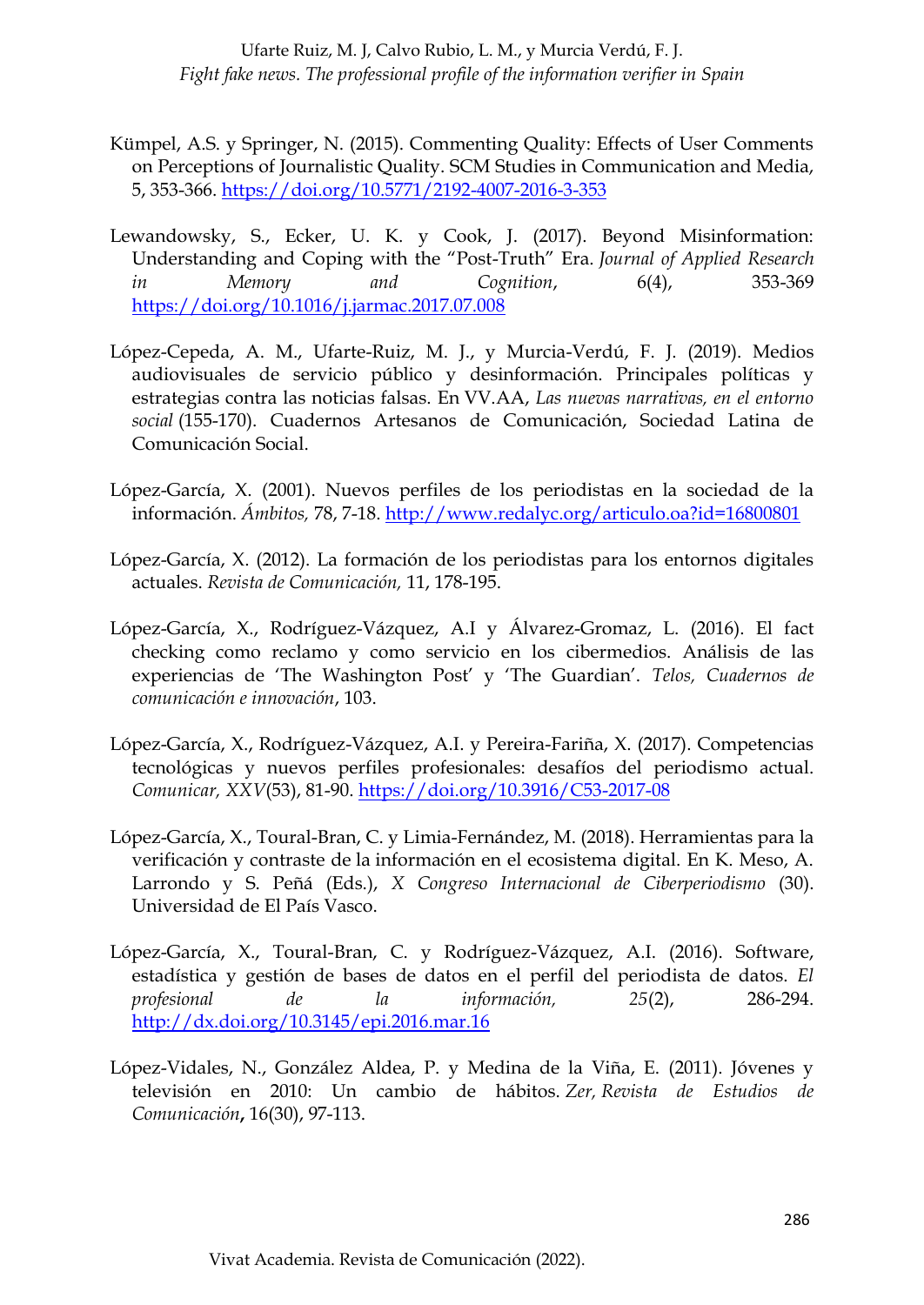- Lotero-Echeverri, G., Romero-Rodríguez, L. M. y Pérez-Rodríguez, M. A. (2018). Factchecking vs. Fake news: Periodismo de confirmación como recurso de la competencia mediática contra la desinformación. *index.comunicación, 8*(2), 295-316
- Lowrey, W. (2017). The Emergence and Development of News Fact-checking Sites. *Journalism Studies, 18*(3), 376–394. <https://www.doi.org/10.1080/1461670X.2015.1052537>
- Macías-Varela, B. (2017). *La comunicación para el cambio social desde una perspectiva de género en Andalucía* [Tesis doctoral, Universidad de Cádiz].
- Magallón Rosa, R. (2018). Nuevos formatos de verificación. El caso de Maldito Bulo en Twitter. *Sphera Publica, 1*(18), 41-65.
- Magallón Rosa, R. (2019). *Unfaking news: cómo combatir la desinformación.* Ediciones Pirámide.
- Manfredi Sánchez, J. L. y Artero, J. P. (2014). New Business Models for the Media: the Spanish Case. En E. Psychogiopoulou (Ed.), *Media Policies Revisited. The Challenge for Media Freedom and Independence* (160-174). Palgrave Macmillan.
- Manfredi Sánchez, J. L., Rojas Torrijos y J. L.; Herranz de la Casa, J. M. (2015). Innovación en el periodismo emprendedor deportivo. Modelo de negocio y narrativas. *El profesional de la información, 24*(3), 265-273. <http://dx.doi.org/10.3145/epi.2015.may.06>
- Manfredi Sánchez, J.L., Ufarte Ruiz, M.J. y Herranz de la Casa, J.M. (Coord.). (2020). *Periodismo y ciberseguridad en tiempos de incertidumbre.* Comunicación Social Ediciones y Publicaciones.
- Manovich, L. (2013). *Software Takes Command.* Bloomsbury Academic.
- Mantzarlis, A. (2018). Fact-checking 101. En C. Ireton y J. Posetti, J. (Eds.), *Journalism, fake news & disinformation: Handbook for journalism education and training* (81-95). Unesco.
- Martín-del-Peso, M., Rabadán-Gómez, A. y Hernández-March, J. (2013). Desajustes entre formación y empleo en el ámbito de las enseñanzas técnicas universitarias: la visión de los empleadores de la Comunidad de Madrid. *Revista de educación,* 360, 244-267.
- Masip, P. (2016). Investigar el periodismo desde la perspectiva de las audiencias. *El Profesional de la Información, 25*(3), 323-330. <https://doi.org/10.3145/epi.2016.may.01>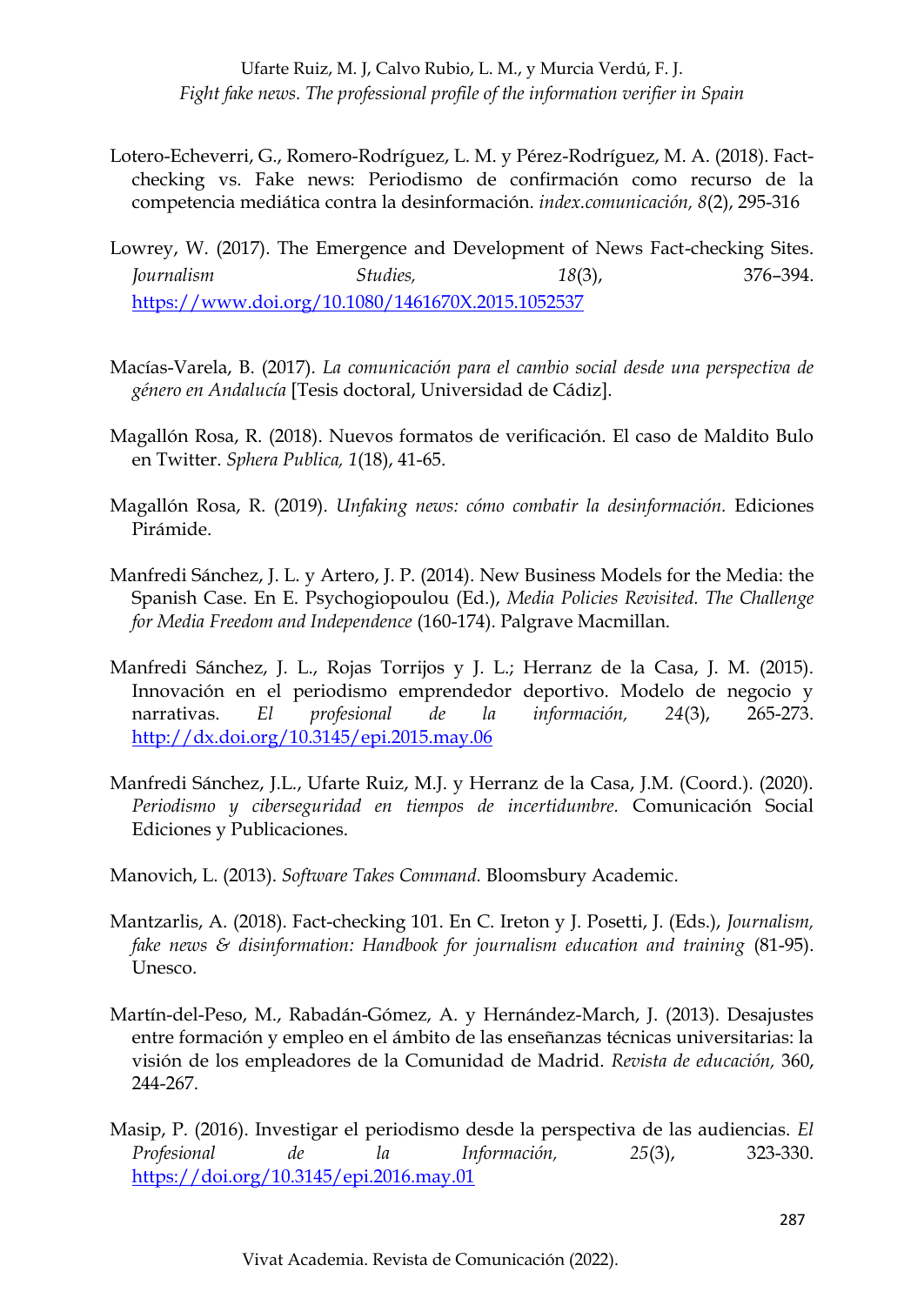- Mazaira-Castro, A., Rúas-Araújo, J. y Puentes-Rivera, I. (2019). Fact-Checking en los debates electorales televisados de las elecciones generales de 2015 y 2016. *Revista latina de comunicación social,* 74, 748-766. [https://doi.org/10.4185/RLCS-2019-1355-](https://doi.org/10.4185/RLCS-2019-1355-38) [38](https://doi.org/10.4185/RLCS-2019-1355-38)
- Meso, K. (2002). Un nuevo tipo de profesional llama a las puertas del periodismo: el periodista digital. *Revista Latina de comunicación social,* 51. <http://www.ull.es/publicaciones/latina/2002mesojunio5103.htm>
- McChesney, R. (2014). *Blowing the Roof off the Twenty-First Century*. Monthly Review Press.
- Micó-Sanz, J.L (2003). *La edición digital no lineal en los programas informativos de televisión* [Tesis doctoral, Universitat Politècnica de València].
- Micó-Sanz, J. L., Masip-Masip, P. y García-Avilés, J. A. (2009). Periodistas que ejercen de documentalistas (¿y viceversa?). Nuevas relaciones entre la redacción y el archivo tras la digitalización de los medios. El Profesional de la Información, 18(3), 284-290.<http://dx.doi.org/10.3145/epi.2009.may.05>
- Mihailidis, P. y Viotty, S. (2017). Spreadable spectacle in digital culture: Civic expression, fake news, and the role of media literacies in 'post-fact' society. *American Behavioral Scientist, 61*(4), 441-454. <https://doi.org/10.1177/0002764217701217>
- Murolo, L. (2019). La posverdad es mentira. Un aporte conceptual sobre fake news y periodismo. En R. Aparici y D. García-Marín (Coords), *La Posverdad. Una cartografía de los medios, las redes y la política.* Gedisa.
- Niño Gonzalez, J. A., Barquero Cabrero, M. y García García, E. (2017). Opinión pública e infoxicación en las redes: los fundamentos de la post-verdad. *Vivat Academia,* 139, 83-94.<http://doi.org/10.15178/va.2017.139.83-94>
- Nyhan, B. y Reifler, J. (2014). The Effect of Fact-Checking on Elites: A Field Experiment on Us State Leigslators. *American Journal of Political Science, 5*(3), 628- 640<https://doi.org/10.1111/ajps.12162>
- Ortega-Mohedano, F., Pereira Galhardi, C. y Igartua, J.J. (2016). Análisis de las producciones mediáticas en Brasil frente a las audiencias infanto-juveniles: una aproximación cuantitativa. *Communication & Society, 29*(3), 49-68. <https://doi.org/fh44>
- Quin, R. (2 de noviembre, 2017). Collins 2017 word of the year shortlist. *Collins.* <https://bit.ly/3fdl40x>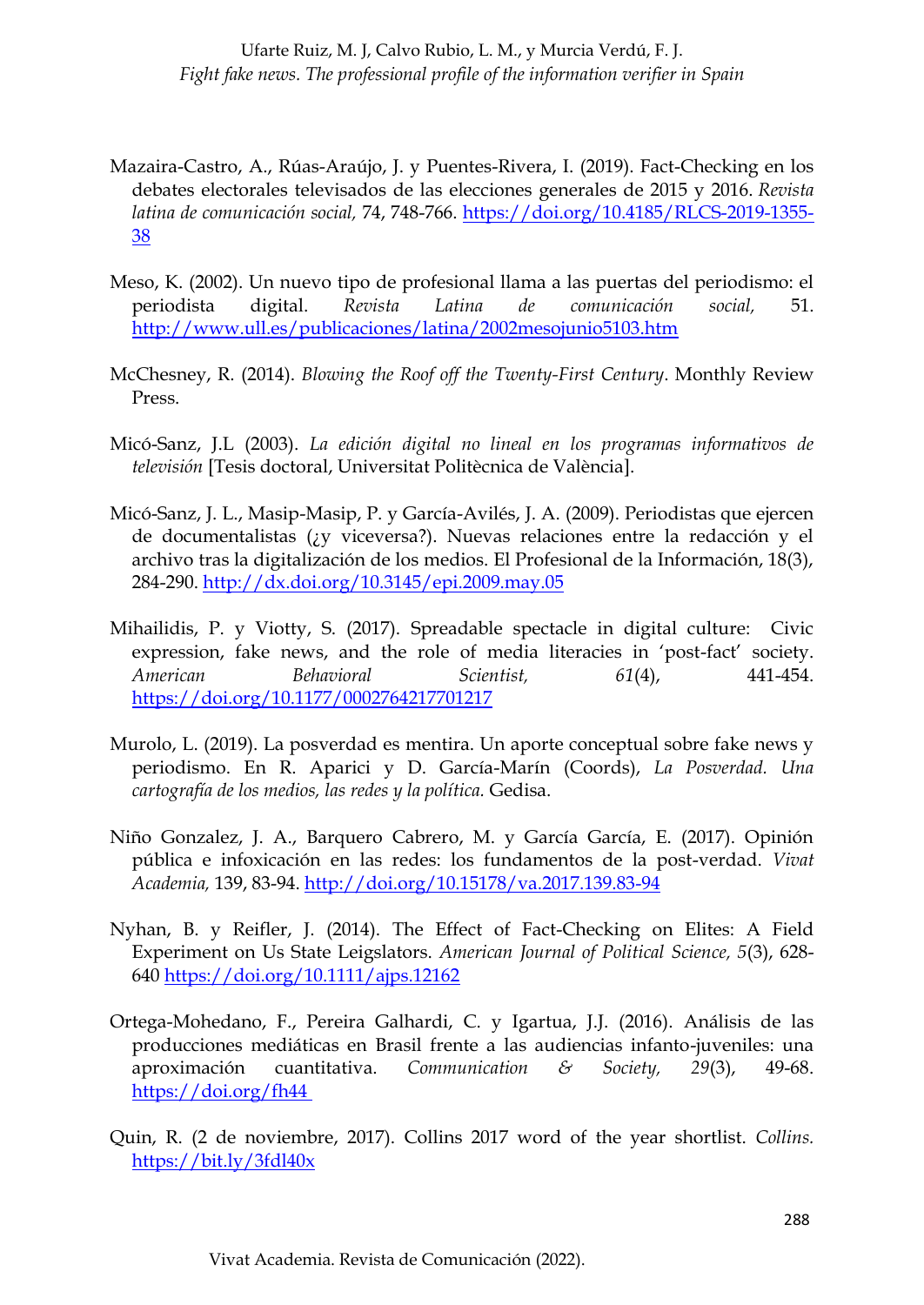- Palau Sampio, D. (2018). Fact checking y vigilancia del poder: La verificación del discurso público en los nuevos medios de América Latina. *Communication & Society, 31*(3), 347-365. <https://doi.org/10.15581/003.31.3.347-365>
- Paniagua Rojano, F. J., Gómez Aguilar, M. y González Cortés, M. E. (2014). Incentivar el emprendimiento periodístico desde la Universidad. *Revista Latina de Comunicación Social*, 69, 548-570. https://doi.org/ 10.4185/RLCS-2014-1024
- Pavlik, J. V. (2013). Innovation and the Future of Journalism. *Digital Journalism, 1*(2), 181-193.<https://doi.org/10.1080/21670811.2012.756666>
- Pennycook, G. y Rand, D. G. (2018). Lazy, not biased: Susceptibility to partisan fake news is better explained by lack of reasoning than by motivated reasoning. *Cognition*, 188, 39-50.<https://dx.doi.org/10.1016/j.cognition.2018.06.011>
- Pérez Colomé, J. (12 de marzo, 2019). Facebook ficha a Newtral y Maldita para combatir las noticias falsas. *El País.*  [https://elpais.com/tecnologia/2019/03/12/actualidad/1552350738\\_032029.html](https://elpais.com/tecnologia/2019/03/12/actualidad/1552350738_032029.html)
- Pérez-Curiel, C., y Velasco-Molpeceres, A. M. (2020). Tendencia y narrativas de factchecking en Twitter. Códigos de verificación y fake news en los disturbios del Procés (14-O). *adComunica,* 20, 95-122. [http://dx.doi.org/10.6035/2174-](http://dx.doi.org/10.6035/2174-0992.2020.20.5) [0992.2020.20.5](http://dx.doi.org/10.6035/2174-0992.2020.20.5)
- Pérez-Dasilva, J. Á., Meso-Ayerdi, K. y Mendiguren-Galdospín, T. (2020). Fake news y coronavirus: detección de los principales actores y tendencias a través del análisis de las conversaciones en Twitter. *Profesional de la Información, 29*(3). <https://doi.org/10.3145/epi.2020.may.08>
- Petroni, S., Massa, A. y Anzera, G. (2017). *Lo specchio di Aletheia: Fake news e politica internazionale (V. 1).* Edizioni Nuova Cultura.
- Phillips, E.M. y Pugh, D. (2008). *La tesis doctoral. Un manual para estudiantes y sus directores.* Bresca Editorial.
- Prenger, M. y Deuze, M. (2017). A History of Innovation and Entrepreneurialism in Journalism. En P. J. Boczkowski y C. W. Anderson (Eds.), *Remaking the News. Essays on the Future of Journalism Scholarship in the Digital Age* (235-250). MIT Press.
- Rapp, D. N. y Salovich, N. A. (2018). Can't We Just Disregard Fake News? The Consequences of Exposure to Inaccurate Information. *Policy Insights from the Behavioral and Brain Sciences, 5*(2), 232-239 <https://doi.org/10.1177/2372732218785193>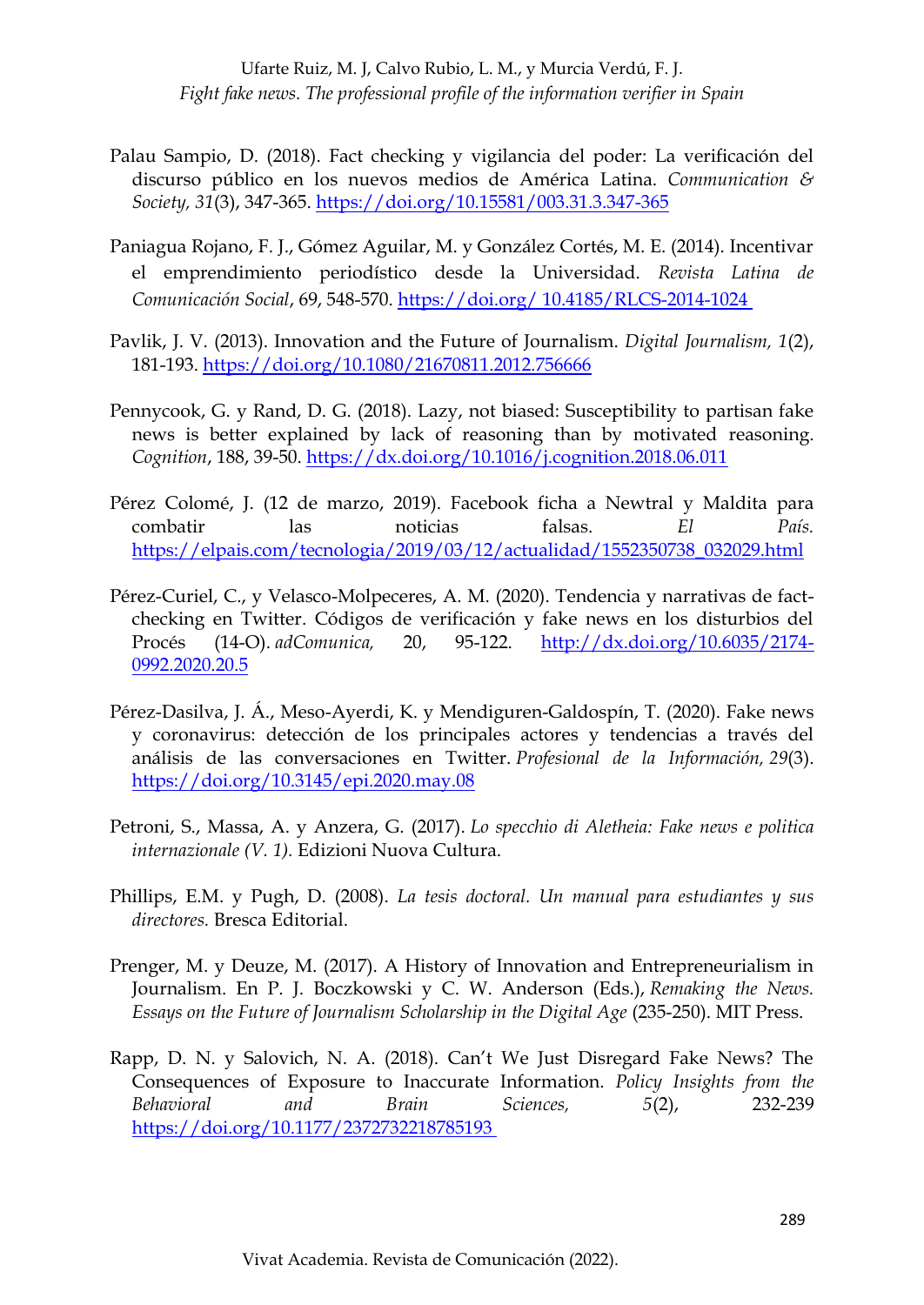- Rehm, G. (2018). An Infrastructure for Empowering Internet Users to Handle Fake News and Other Online Media Phenomena. En G. Rehm y T. Declerck (Eds.), *Language Technologies for the Challenges of the Digital Age (216-231).* Springer International Publishing.
- Renó, L. y Flores, J. (2014). Periodismo de datos en el mundo transmedia. En C. Campalanis, D. Renó y V. Gosciola (Eds.), *Narrativas transmedia: entre teorías y prácticas.* Editorial UOC.
- Rodríguez-Fernández, L. (2019). Desinformación y comunicación organizacional: estudio sobre el impacto de las fake news. *Revista Latina de Comunicación Social, 74*(13), 1714-1728.<http://doi.org/10.4185/RLCS-2019-1406>
- Romero-Rodríguez, L. M., Valle-Razo, A.L. y Torres-Toukoumidis, Á. (2018). Hacia una construcción conceptual de las fake news: epistemologías y tipologías de las nuevas formas de desinformación. En M.J. Pérez-Serrano, G. Alcolea-Díaz y A.I. Nogales-Bocio (Eds.), *Poder y medios en las sociedades del siglo XXI* (259-273). Ediciones Egregius.
- Rodríguez Pérez, C. (2020). Una reflexión sobre la epistemología del fact-checking journalism: retos y dilemas. *Revista de Comunicación, 19*(1), 243-258. <https://doi.org/10.26441/RC19.1-2020-A14>
- Rubin, V. L., Conroy, N., Chen, Y., y Cornwell, S. (2016, June). Fake news or truth? using satirical cues to detect potentially misleading news. En E. Tommaso y J. Bachenko (Eds.), *Proceedings of the second workshop on computational approaches to deception detection* (7-17). Asociation for Computational Linguistics.
- Salas Abad, C. (2019). La primera fake news de la historia. *Historia y comunicación social, 24*(2), 411-431.<https://dx.doi.org/10.5209/hics.66268>
- Salaverría, R. (2015b). Los labs como fórmula de innovación en los medios. *El profesional de la información, 24*(4), 397-404. <http://dx.doi.org/10.3145/epi.2015.jul.06>
- Salaverría, R., Buslón, N., López-Pan, F., León, B., López-Goñi, I., y Erviti, M. C. (2020). Desinformación en tiempos de pandemia: tipología de los bulos sobre la Covid-19. *El profesional de la información, 29*(3). <https://doi.org/10.3145/epi.2020.may.15>
- Sánchez-Duarte, J. M., y Rosa, R. M. (2020). Infodemia y COVID-19. Evolución y viralización de informaciones falsas en España. *Revista española de comunicación en salud*, suplemento 1, 31-41.<https://doi.org/10.20318/recs.2020.5417>
- Sánchez-García, P., Campos-Domínguez, E. y Berrocal-Gonzalo, S. (2015). Las funciones inalterables del periodista ante los perfiles multimedia emergentes.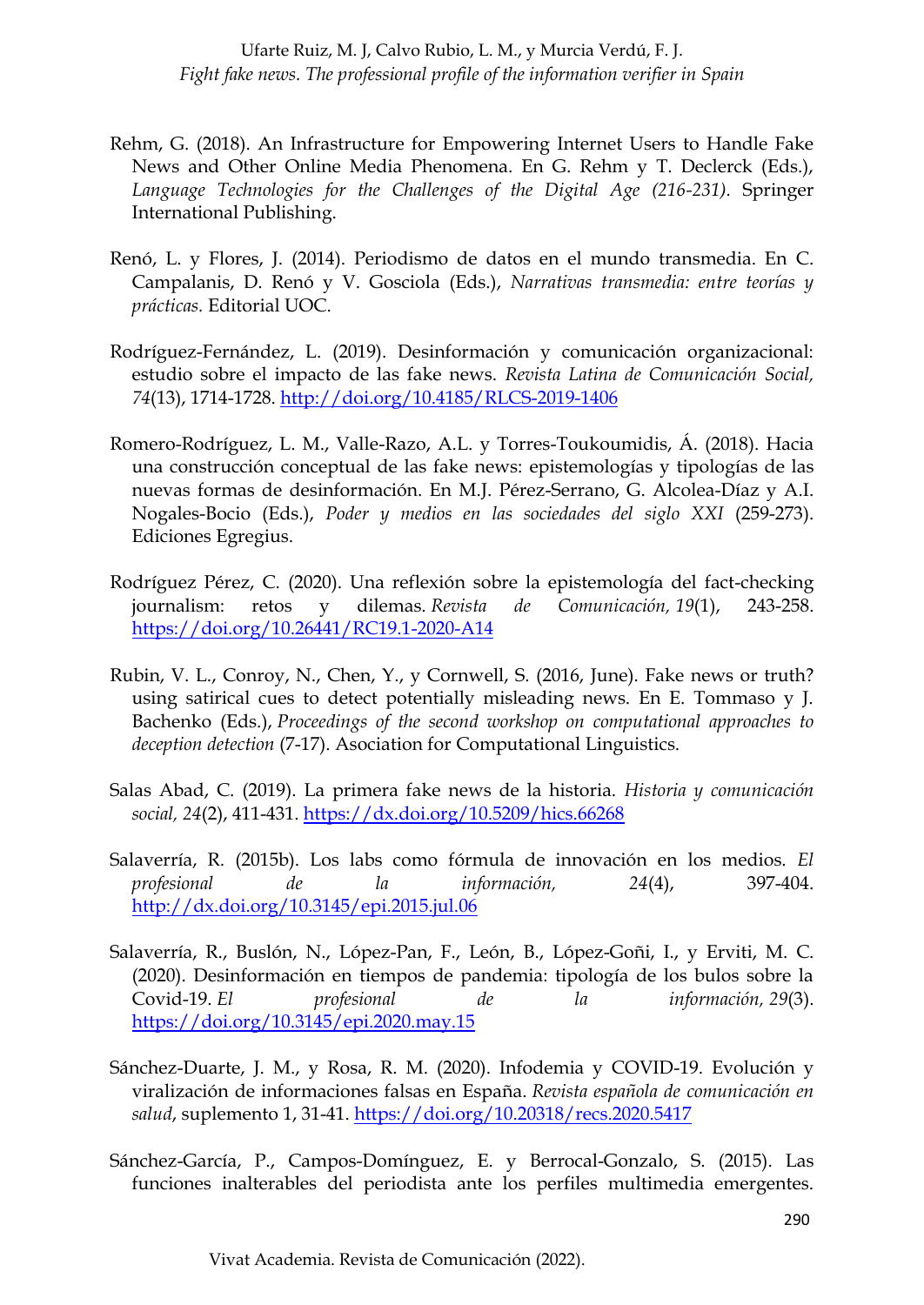*Revista Latina de comunicación social,* 70, 187-208. [http://dx.doi.org/10.4185/RLCS-](http://dx.doi.org/10.4185/RLCS-2015-1042)[2015-1042](http://dx.doi.org/10.4185/RLCS-2015-1042)

- Sánchez-González, H. y Méndez-Muros, S. (2013). ¿Perfiles profesionales 2.0? Una aproximación a la correlación entre la demanda laboral y la formación universitaria. *Estudios sobre el mensaje periodístico,* 19, 981-993. [https://doi.org/10.5209/rev\\_ESMP.2013.v19.42183](https://doi.org/10.5209/rev_ESMP.2013.v19.42183)
- Sánchez-Illán, J. C. (2005). El perfil profesional del periodista español. Evolución reciente y nuevos desafíos (1990-2005). *Telos: Cuadernos de comunicación e innovación,* 63, 85-92.
- Schudson, M. (2003). *The Sociology of News*. W.W. Norton&Company Incorporated.
- Schudson, M. y Zelizer, B. (2017). Fake News in context. In AA.VV., *Understanding and Addressing the Disinformation Ecosystem* (1-4). Annenberg School for Communication.
- Scolari, C., Micó-Sanz, J.L., Navarro-Guere, H. y Pardo-Kuklinski, H. (2008). El periodista polivalente. Transformaciones en el perfil del periodista a partir de la digitalización de los medios audiovisuales catalanes. *Revista Zer, 13*(35), 37-60.
- Spivak, C. (2011). The fact-checking explosion: in a bitter political landscape marked by rampant allegations of questionable credibility, more and more news outlets are launching truth-squad operations. *American Journalism Review, 32*(4), 38-43.
- Stencel, M. (2016). Global Fact-Checking up 50% in Past Year. *Duke Reporters's Lab.* Recuperado de<http://cort.as/-RRUO>
- Stewart, A., Mosleh, M., Diakonova, M., Arechar, A., Rand, D. y Plotkin, J. (2019). Information gerrymandering and undemocratic decisions. *Nature: International Weekly Journal of Science, 573*(7772), 117-121. [http://dx.doi.org/10.1038/s41586-](http://dx.doi.org/10.1038/s41586-019-1507-6) [019-1507-6](http://dx.doi.org/10.1038/s41586-019-1507-6)
- Tandoc, E. C., Lim, Z. W. y Ling, R. (2018). Defining 'Fake News': a typology of scholarly definitions. *Digital Journalism, 6*(2), 137–153. <https://doi.org/10.1080/21670811.2017.1360143>
- Terol Bolinches, R. y Alonso López, N. (2020). La prensa española en la Era de la Posverdad: el compromiso de la verificación de datos para combatir las Fake News. *Prisma Social: revista de investigación social,* 31, 304-327.
- Torres-Coronas, T. y Vidal-Blasco, M.A. (2015). Percepción de estudiantes y empleadores sobre el desarrollo de competencias digitales en la educación superior. *Revista de educación*, 367, 63-90.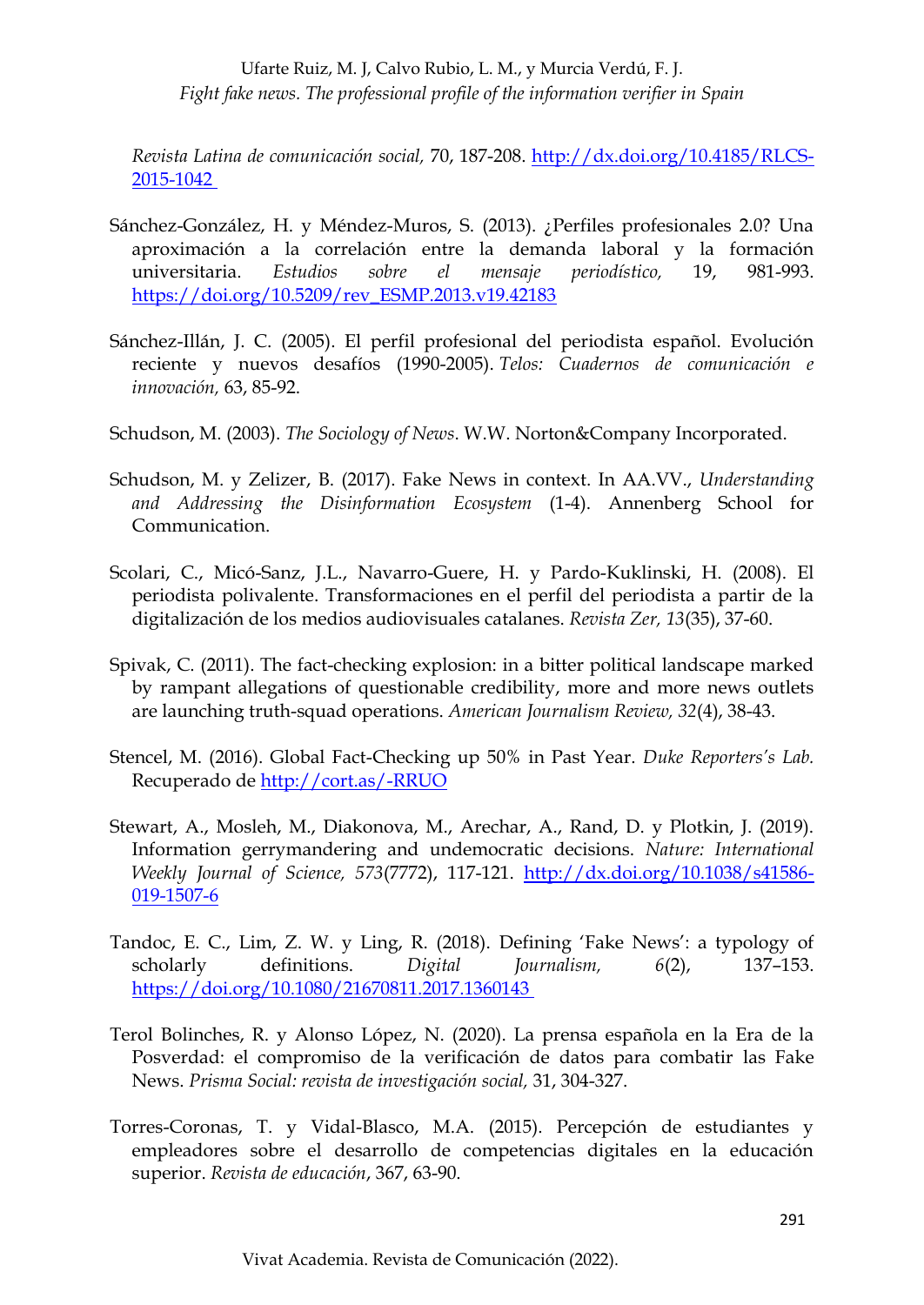- Ufarte Ruiz, M. J. (2019). *Nuevos perfiles profesionales para el mercado periodístico.* Comunicación Social.
- Ufarte Ruiz, M. J., Anzera, G. y Murcia Verdú, F. J. (2020). Plataformas independientes de fact-checking en España e Italia. Características, organización y método. *Revista Mediterránea de Comunicación, 11*(2), 23-39. <https://www.doi.org/10.14198/MEDCOM2020.11.2.3>
- Ufarte-Ruiz, M.J., Calvo-Rubio, L.M., Murcia-Verdú, F.J. (2020). Las tecnologías hitech en los grados en Periodismo. Planes de estudios, formación de los periodistas y propuestas de inserción curricular. *Adcomunica,* 20, 43-66. <http://dx.doi.org/10.6035/2174-0992.2020.20.3>
- Ufarte Ruiz, M. J., Galletero Campos, B. y López-Cepeda, A. M. (2020). Fact-Checking, a Public Service Value in the Face of the Hoaxes of the Healthcare Crisis. *Trípodos, 1*(47), 87-104.<https://doi.org/10.51698/tripodos.2020.47p87-104>
- Ufarte Ruiz, M. J. y Manfredi Sánchez, J. L. (2019). Mapa de los proyectos de verificación de datos en España: perfil profesional, competencias y organización. En M.J. Ufarte (Coord.), *Nuevos perfiles profesionales para el mercado periodístico* (85- 100). Comunicación Social Ediciones y Publicaciones.
- Ufarte Ruiz, M. J., y Murcia Verdú, F. J. (2018). El fact checking: en busca de un nuevo modelo de negocio sostenible para el periodismo. Estudio de caso de Miniver. *Miguel Hernández, 9*(2), 511-534.
- Ufarte Ruiz, M. J., Peralta García, L. y Murcia Verdú, F. J. (2018). Fact checking: un nuevo desafío del periodismo. *El profesional de la información, 27*(4), 733-741 <https://doi.org/10.3145/epi.2018.jul.02>
- Ufarte Ruiz, M. J., Sidorenko Bautista, P. y Cantero de Julián, J. I. (2019). El negocio de las noticias falsas. El caso de El Mundo Today. Historia y comunicación social, 24(2), 561-578.<https://doi.org/10.5209/hics.66300>
- Uscinski, J.E. y Butler, R.W. (2013). The Epistemology of Fact Checking. Critical Review. *A Journal of Politics and Society*, 25, 162-180. <https://doi.org/10.1080/08913811.2013.843872>
- Vázquez Herrero, J., Vizoso, A. y López García, X. (2019). Innovación tecnológica y comunicativa para combatir la desinformación: 135 experiencias para un cambio de rumbo. *El profesional de la información, 28*(3) <https://doi.org/10.3145/epi.2019.may.01>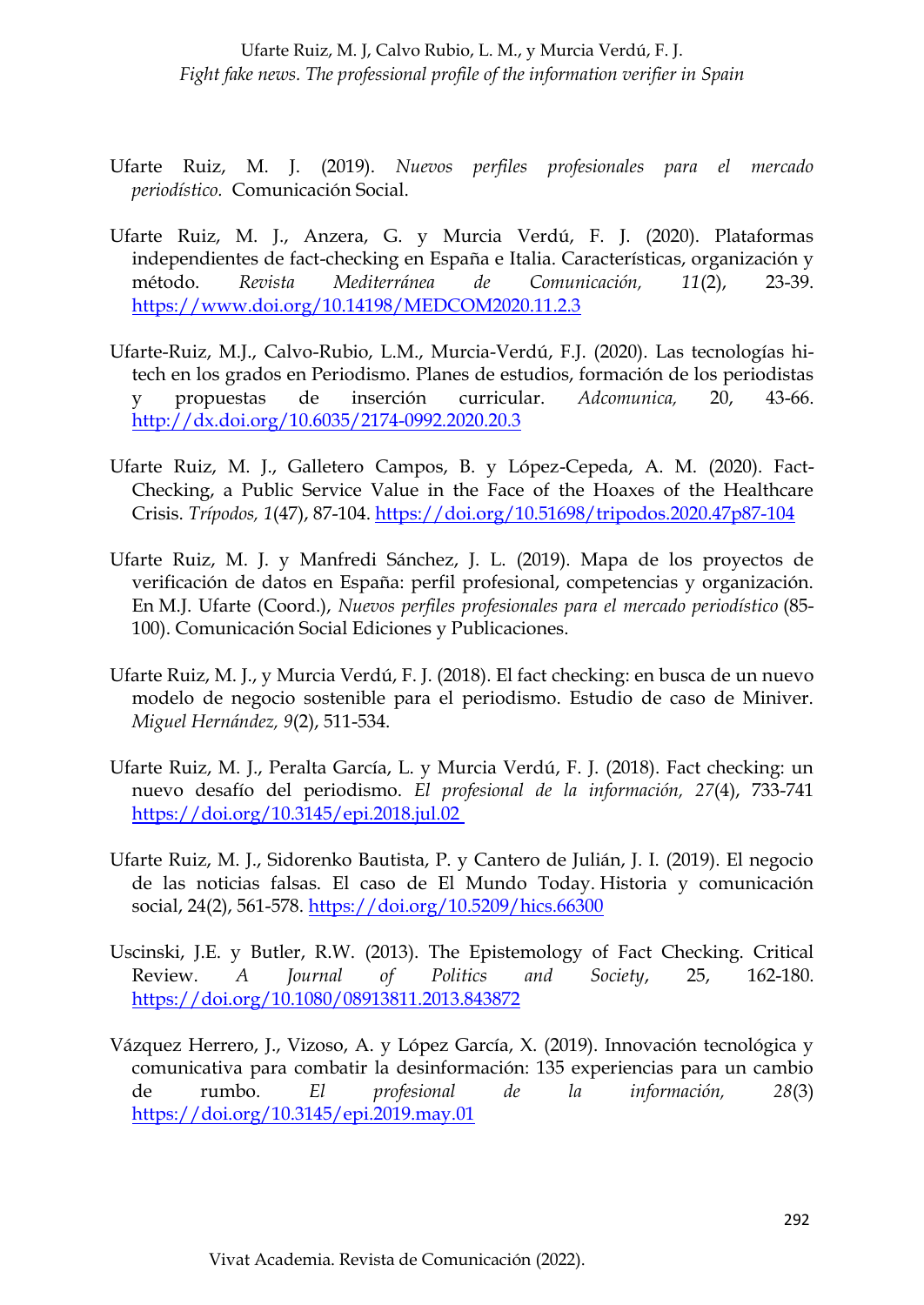- Villa Gracia, A. D. y Cerdán Martínez, V. (2020). Bulos durante la pandemia del Covid-19 en España: un estudio a través de Google Trends*. Revista Latina*, 78, 169- 182.<https://doi.org/10.4185/RLCS-2020-1473>
- Vivar-Zurita, H. (2011). Nuevos perfiles profesionales para una comunicación digital. *Telos, 87*(abril-junio), 58-62.
- Vizoso, Á., López-García, X. y Pereira-Fariña, X. (2018). Habilidades tecnológicas en el perfil del fact checker para la verificación de la información en la sociedad red. *Estudos em Comunicação, 1*(27), 105-126.
- Vosoughi, S., Roy, D. y Aral, S. (2018). The spread of true and false news online. *Science, 359*(6380), 1146-1151.<https://doi.org/10.1126/science.aap9559>
- Waisbord, S. (2018). Truth is what happens to news: On journalism, fake news, and post-truth. *Journalism studies, 19*(13), 1866-1878. <https://doi.org/10.1080/1461670X.2018.1492881>
- Walter, N., Cohen, J., Holbert, R. L., y Morag, Y. (2020). Fact-checking: A metaanalysis of what works and for whom. *Political Communication, 37*(3), 350-375. <https://doi.org/10.1080/10584609.2019.1668894>
- Warldle, C. y Derakhshan, H. (2017). *Information disorder. Toward an interdisciplinary fra-mework for research and policymaking.* Council of Europe report DGI. [https://rm.coe.int/information-disorder-toward-an-interdisciplinary-framework](https://rm.coe.int/information-disorder-toward-an-interdisciplinary-framework-for-researc/168076277c)[for-researc/168076277c](https://rm.coe.int/information-disorder-toward-an-interdisciplinary-framework-for-researc/168076277c)
- Westlund, O. (2014). The Production and Consumption of Mobile News. En G. Goggin y L. Hjorth (Eds.), *The Routledge Companion to Mobile Media* (135-145). Routledge.
- Zaryan, S. (2017). *Truth and Trust: How audiences are making sense of Fake News*. Lund University.
- Zhou, X. y Zafarani, R. (2020). A Survey of Fake News: Fundamental Theories, Detection Methods, an Opportunities. *ACM Computing Surveys, 53*(5), 1-40. <https://doi.org/10.1145/3395046>

## **AUTHOR/S:**

#### **María José Ufarte Ruiz**

Degree in Journalism (2005) and Ph.D. in Journalism (2011) from the Universidad de Sevilla. She is currently an associate professor at the Faculty of Communication of the Universidad de Castilla-La Mancha. She has been a visiting professor at the Universidad de La Frontera (Chile) and the University of La Sapienza (Rome), she